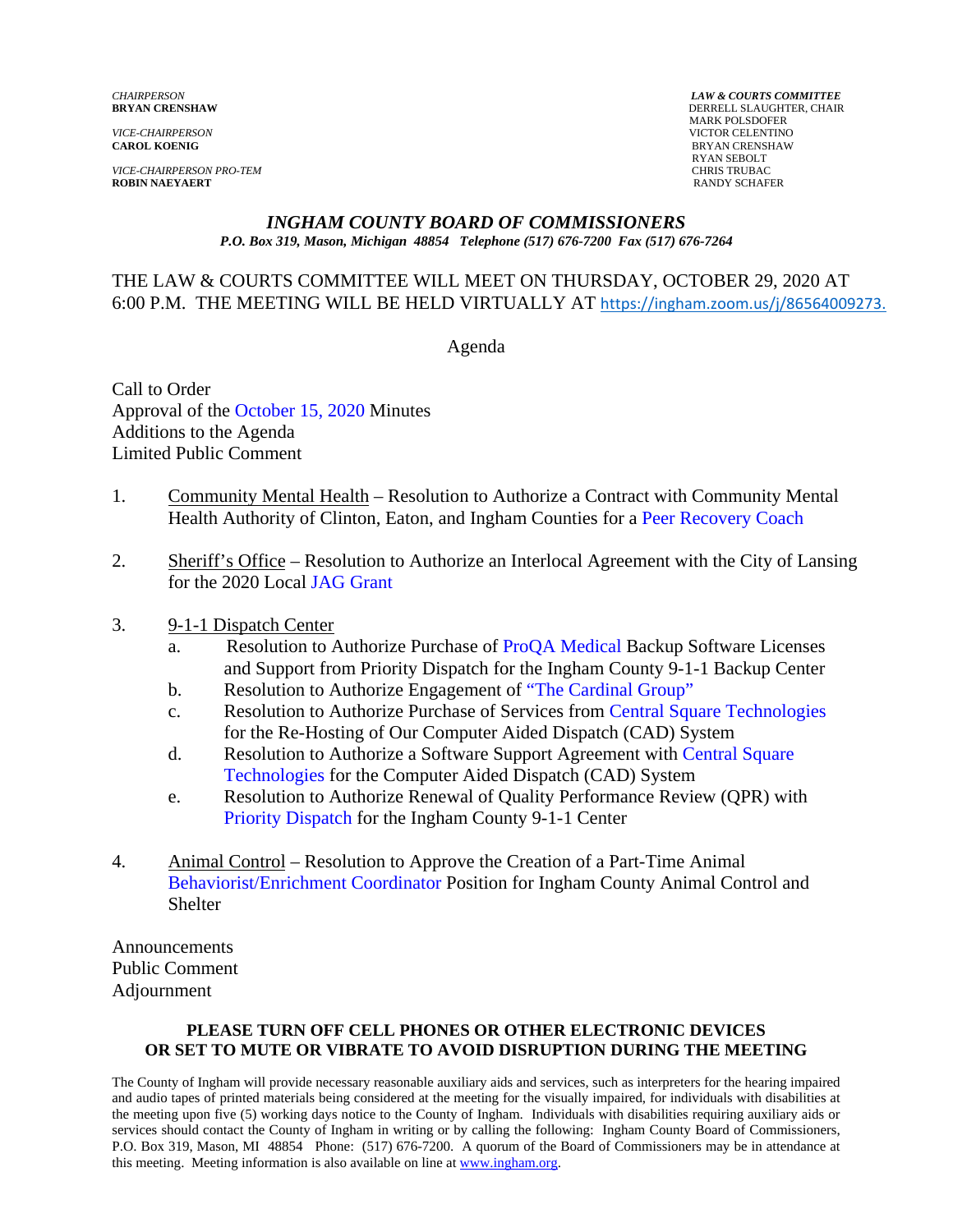#### LAW & COURTS COMMITTEE October 15, 2020 Draft Minutes

<span id="page-1-0"></span>

| <b>Members Present:</b> | Slaughter, Celentino, Crenshaw, Polsdofer, Schafer, Sebolt, Trubac.                                                                                                    |
|-------------------------|------------------------------------------------------------------------------------------------------------------------------------------------------------------------|
| <b>Members Absent:</b>  | None.                                                                                                                                                                  |
| <b>Others Present:</b>  | Undersheriff Andrew Bouck, Teri Morton, Russel Church, Debbie<br>Edokpolo, Jessica Yorko, Renold Jeanlewis, KC Brown, Scott Lib,<br>De Vone Boggan, and Michael Tanis. |

The meeting was called to order by Chairperson Slaughter at 6:00 p.m. in Conference Room A of the Human Services Building, 5303 S. Cedar Street, Lansing, Michigan.

#### Approval of the October 1, 2020 Minutes

### MOVED BY COMM. CRENSHAW, SUPPORTED BY COMM. SCHAFER, TO APPROVE THE MINUTES OF THE OCTOBER 1, 2020 LAW & COURTS COMMITTEE MEETING.

#### THE MOTION CARRIED UNANIMOUSLY.

#### Additions to the Agenda

Teri Morton, Deputy Controller, stated that she had emailed supplemental information to the Law & Courts Committee in regards to two funding requests included as discussion items.

#### Limited Public Comment

John Edmond, Delhi Charter Township resident, stated that he was the father of Amaia Edmond, who had been killed in the City of Lansing on July 23, 2010. He further stated that since then, he had collaborated with the Lansing Police Department, and other organizations, in regards to violent crimes within in the City of Lansing.

Mr. Edmond stated that he had been speaking on behalf of families who had experienced violent crimes. He further stated that as a community activist, he continued to speak out against violence in the City of Lansing.

### MOVED BY COMM. SCHAFER, SUPPORTED BY COMM. CELENTINO, TO APPROVE A CONSENT AGENDA CONSISTING OF THE FOLLOWING ITEMS:

2. Sheriff's Office – Resolution to Authorize the Renewal of a Contract with the Michigan Department of Corrections to Rent up to 50 Beds to the Michigan Department of **Corrections**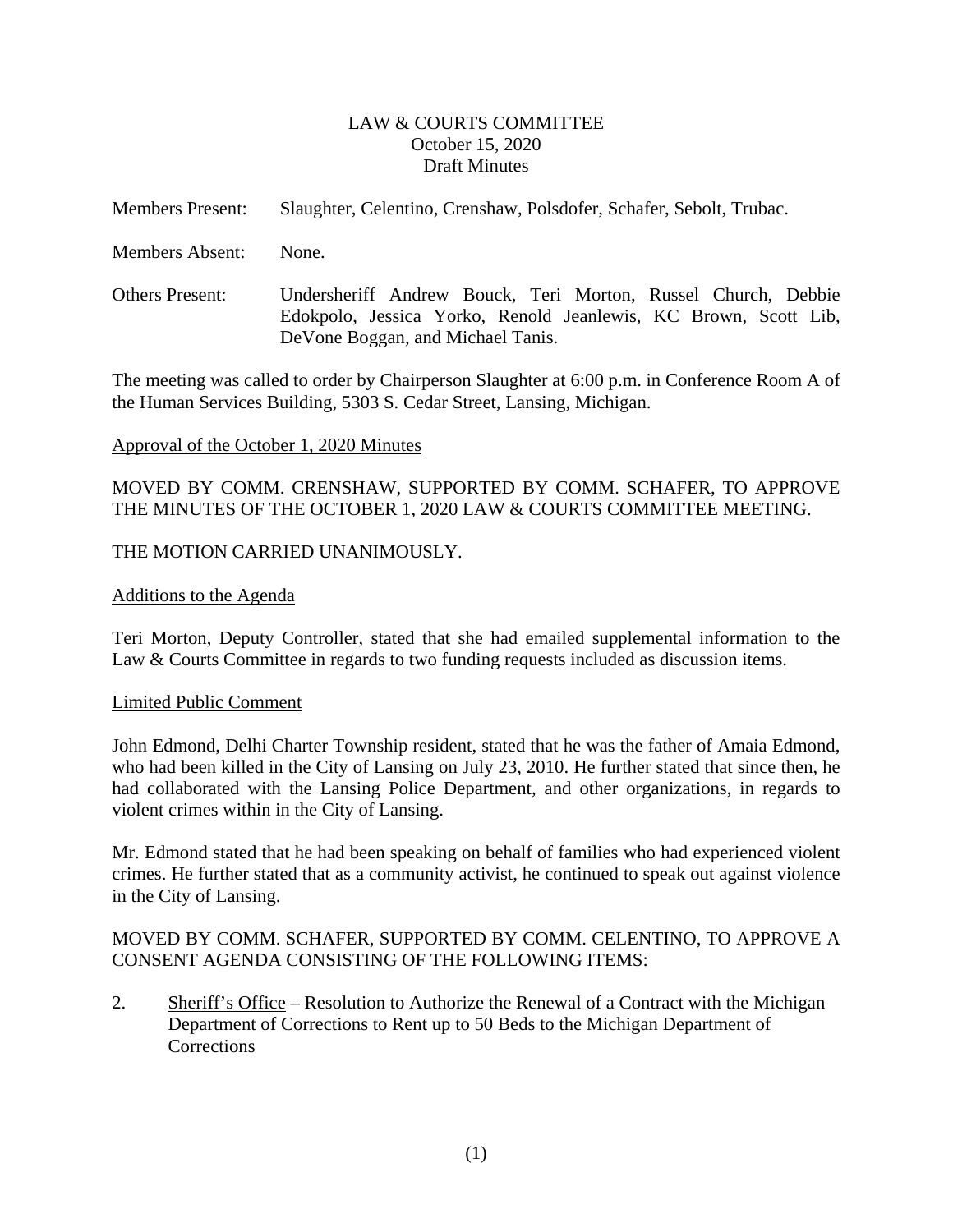- 3. Circuit Court Family Division
	- a. Resolution to Accept the Michigan Drug Court Grant Program for the Ingham County Family Recovery Court
	- b. Resolution to Authorize a Three-Year Contract with Various Residential **Placements**
	- c. Resolution to Authorize Funds to Purchase a New Transport Vehicle for the Ingham County Family Center
	- d. Resolution to Authorize the Purchase of a New Secure Transport Vehicle for the Juvenile Division
- 4. Prosecuting Attorney
	- a. Resolution to Authorize the Ingham County Prosecutor's Office to Obtain Additional LEAP Subscriptions and Fund Initial Added Cost to Ingham County Innovation and Technology Department
	- b. Resolution to Authorize an Agreement between the Michigan Department of Health and Human Services and the Ingham County Prosecutor's Office under the 2021 Stop Violence Against Women Grant
- 5. Public Defenders Office
	- a. Resolution to Approve an Agreement with the City of East Lansing for its Local Share Contribution under the County's Michigan Indigent Defense Commission (MIDC) 2020-2021 Compliance Plan
	- b. Resolution to Approve an Agreement with the City of Lansing for its Local Share Contribution under the County's Michigan Indigent Defense Commission (MIDC) 2020-2021 Compliance Plan
- 6. Animal Control Resolution to Approve the Purchase of Software/Hardware for Ingham County Animal Control and Shelter

## 7. Law & Courts Committee

- a. Resolution to Authorize Positions, Contracts and Other Expenses to Increase Treatment Programming for 2021 as Authorized by the Justice Millage
- c. Resolution Designating October as "Youth Justice Action Month" in Ingham County

# THE MOTION CARRIED UNANIMOUSLY.

# THE MOTION TO APPROVE THE ITEMS ON THE CONSENT AGENDA CARRIED UNANIMOUSLY.

1. Advance Peace – Presentation by DeVone Boggan, Founder and Chief Executive Officer

Jessica Yorko, Ingham County Health Department, and DeVone Boggan, Advance Peace Founder and CEO, presented to the Law & Courts Committee.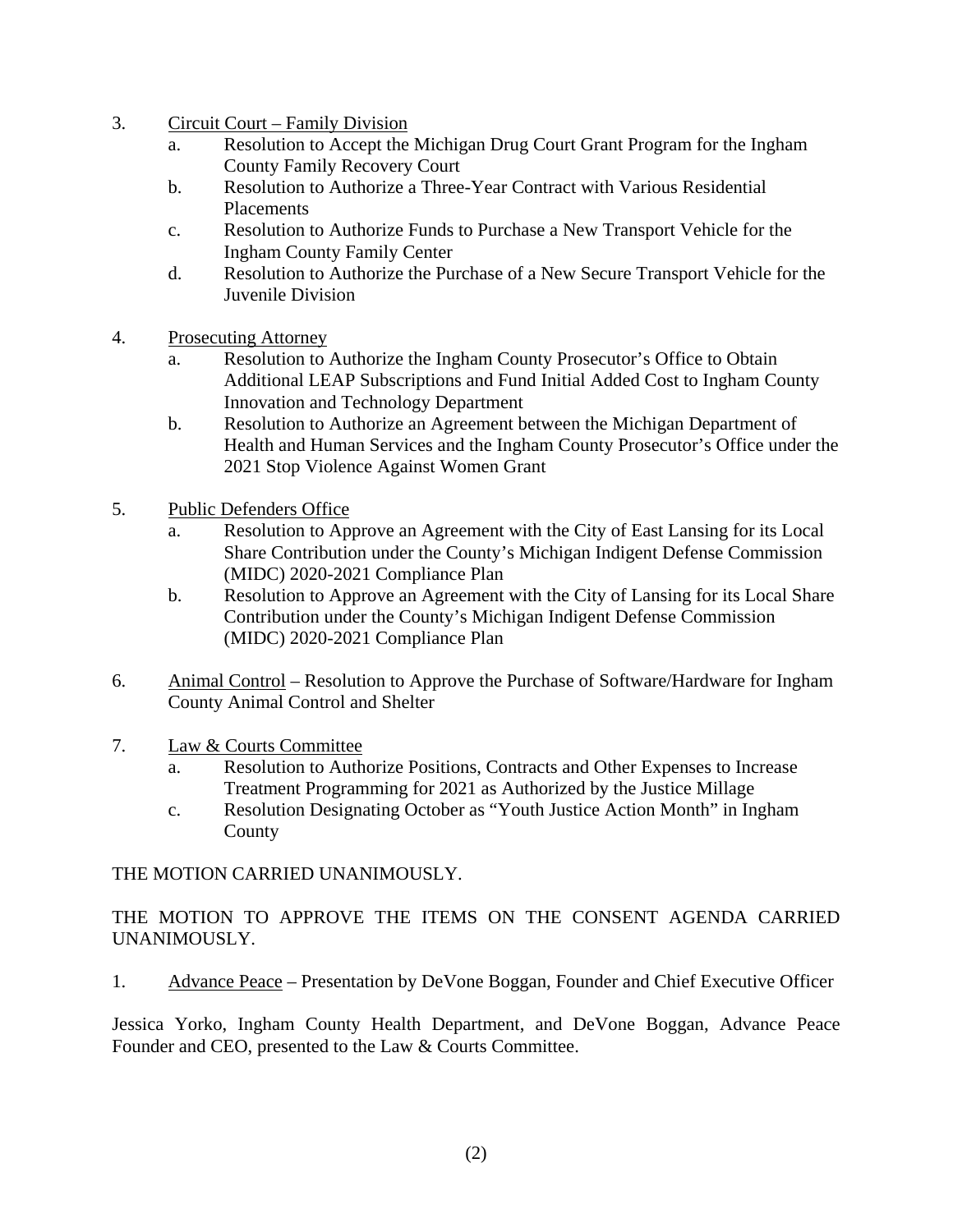Commissioner Crenshaw asked if the program only worked with individuals once released or if it involved proactive work.

Mr. Boggan stated that the program worked with those actively at the center of firearm activities who lived in those communities where they had offended or allegedly committed a firearm crime. He further stated that firearm offenders rarely went to jail.

Commissioner Crenshaw asked approximately how many individuals could Advance Peace serve or work with for this funding amount.

Mr. Boggan stated that the Lansing Police Department believed there were not more than 15 to 25 individuals who drove much of the violence.

**Commissioner Crenshaw asked staff to ask the Ingham County Sheriff's Office (ICSO) for the number of violent gun individuals released from jail in the last year-and-a-half to find the communities where those individuals returned to help evaluate this program.** 

Commissioner Schafer stated that the ICSO sent a concerning email about crime and violence in the County, and many had involved stabbings and knifings. He asked if the program was involved in that type of violence.

Mr. Boggan stated yes. He further stated that this was an individualized strategy, and so if the City of Lansing wanted to include folks that were actively involved in stabbings as a conflict resolution, the program could include that population into the mix of fellows.

Commissioner Celentino asked how, in reference to the evidence-based practices, Advance Peace recruited mentors.

Mr. Boggan stated that Advance Peace hired people from the community to facilitate the work. He further stated that another aspect of recruitment involved elders from the communities, especially males who had common lived experiences in terms of their socio-economic background, to create an intergenerational mentoring opportunity.

Commissioner Celentino asked if Advance Peace reached out to young females.

Mr. Boggan stated that if the evidence indicated that young females were involved in gun violence, Advance Peace would work with them. He further stated that it was a data-driven strategy.

Chairperson Slaughter thanked Mr. Boggan for his presentation to the Law & Courts Committee.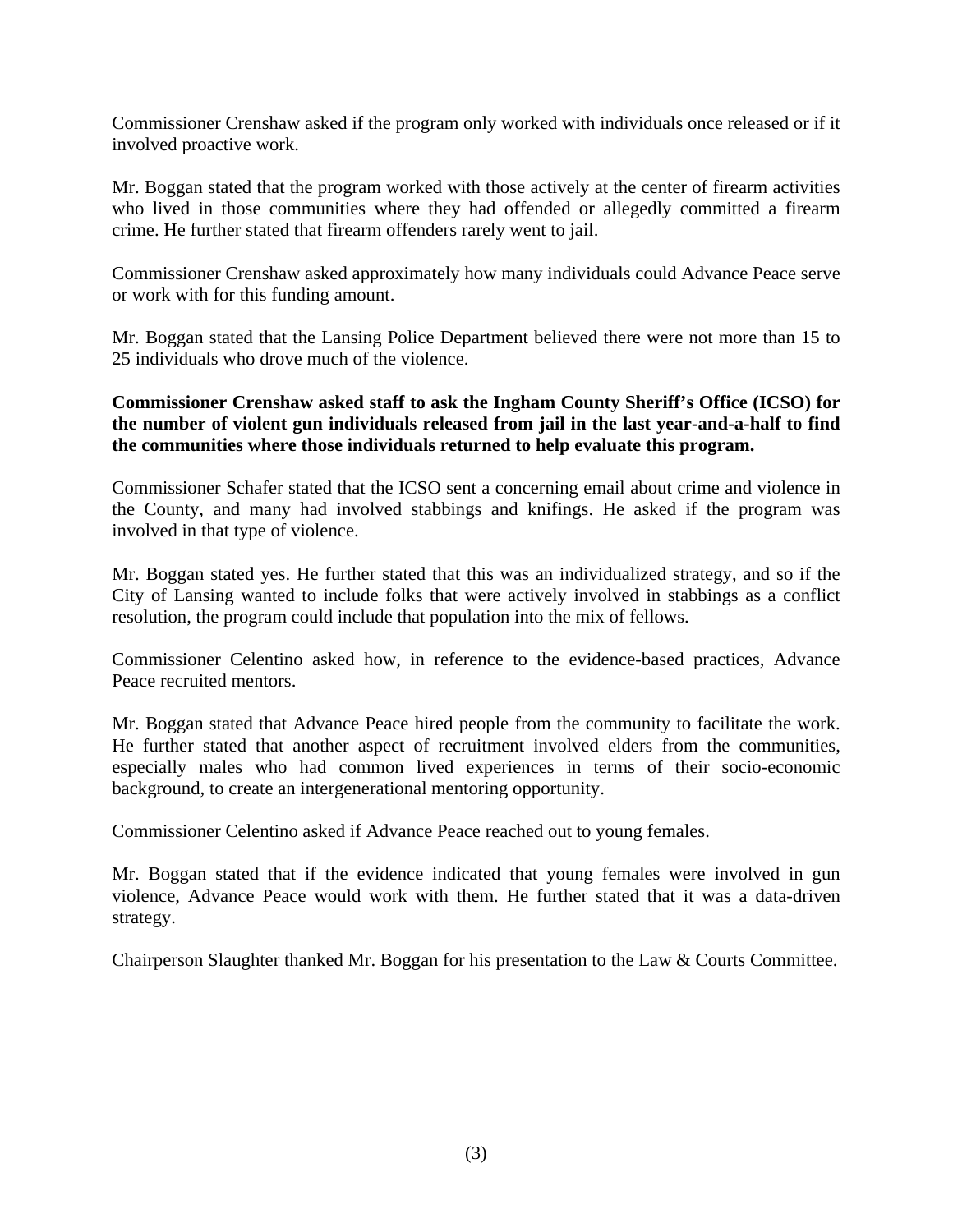- 7. Law & Courts Committee
	- b. New Requests for Justice Millage Funding (*Discussion)*

KC Brown, Correctional Assessment Treatment Service Supervisor, stated that the Ingham County Health Department (ICHD) had received a grant for their Medication-Assisted Treatment (MAT) program for a Recovery Coach position, but the grant only went until August 31, 2020. She further stated that due to COVID-19, they had only made a recent hire to fill the position.

Ms. Brown stated that she was before the Law & Courts Committee to ask the Commissioners to consider additional funding of the position through the Justice Millage to provide recovery services for individuals in the MAT program in the Ingham County Jail, but also as they transitioned into the community. She further stated that they also wanted to expand the services for substance abuse reentry.

Commissioner Crenshaw stated that, if had read the memo from the Controller's Office correctly, the County had a current balance of \$265,583 in the Justice Millage programming account.

Ms. Morton stated that he was correct.

Commissioner Crenshaw asked, if the Commissioners took this request of \$29,118 and then added an additional year, what the balance of the account would be.

Ms. Morton stated that the balance would be \$39,998. She further stated that she had expected the Commissioners to consider the full year request in 2022, so there would be a balance of 2020 to add into that amount.

Commissioner Crenshaw asked if any of the other requests operated at a higher cost, or if they had remained the same

#### Discussion.

Ms. Morton stated that the Community Corrections request had increased \$50,000 because of the electronic monitoring from the Justice Millage instead of the General Fund. She further stated that she had talked to Chairperson Slaughter that the County had sold their bonds at a favorable rate, and so she hoped the Law & Courts Committee would have a discussion about whether to allocate funds for additional program funding or to lower the millage.

Commissioner Crenshaw asked if the Controller's Office had a recommendation at this time.

Ms. Morton stated there was no recommendation at this time, as they had looked for feedback from the Law & Courts Committee.

Commissioner Crenshaw asked Ms. Brown how many people this program had served.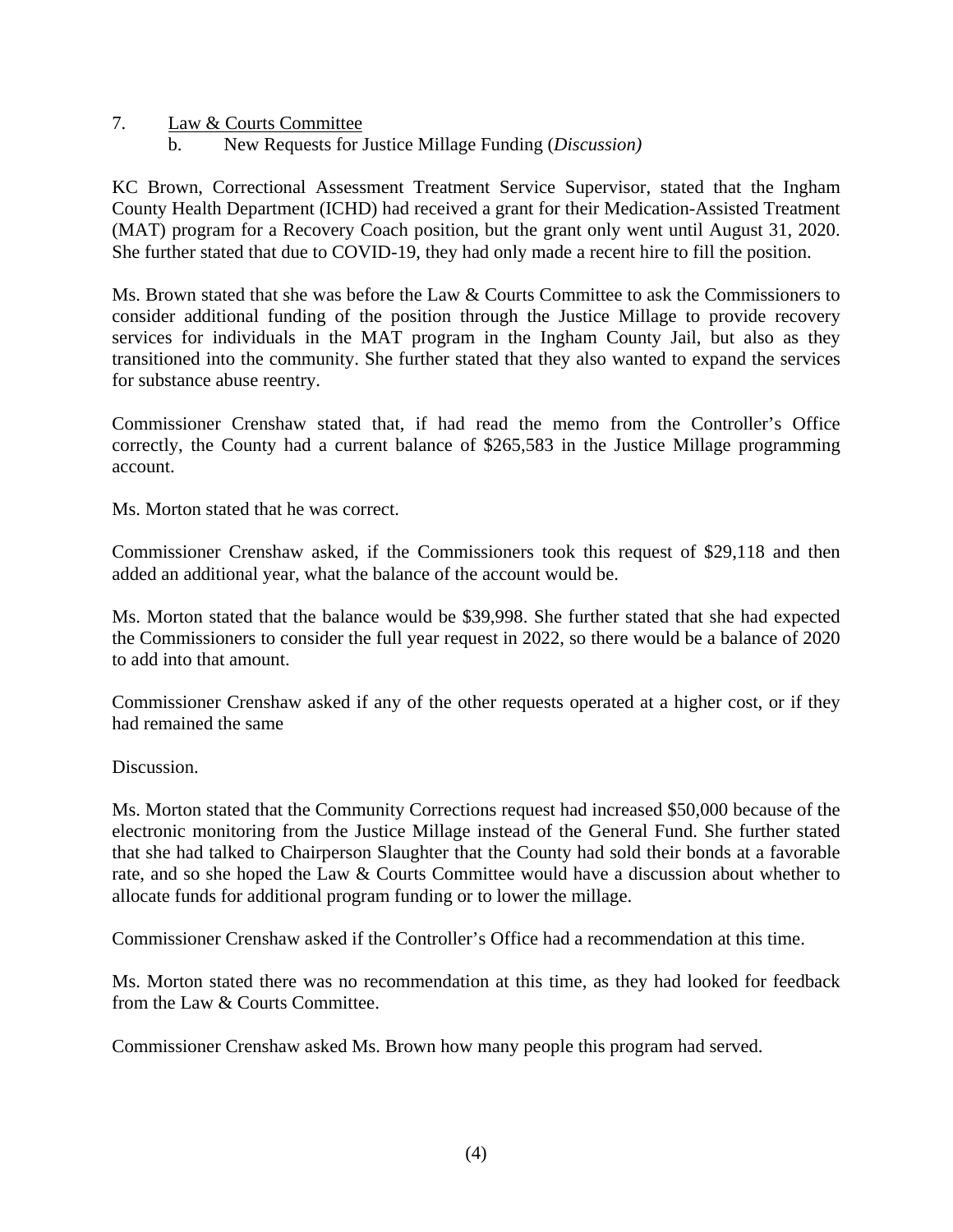Ms. Brown stated that the substance abuse program alone had averaged 450 people per year. She further stated that the fulfillment of the request would allow an additional 45 to 50 people at any given time to work with as they reentered the community.

Discussion.

Commissioner Schafer stated that he had seen building projects where costs and contingencies had increased, and the project was never correctly finished. He further stated that a prime example was the 9-1-1 Center, and it was at a great cost.

Commissioner Schafer stated that he supported Community Mental Health (CMH), but there was an obligation to build a quality facility one time. He further stated that he was always hesitant to think that the County had extra funds because the bonds came in so well.

Commissioner Schafer stated that he had read the attorney's opinion a number of times and it had talked about incarcerated people. He further stated that based on the presentation, if one received another opinion, he thought some of the Justice Millage could be used.

Chairperson Slaughter stated that there would be a more robust conversation on the fund situation with the Justice Complex in November.

Commissioner Celentino asked if there was a resolution for the recovery,

Ms. Morton stated that the Controller's Office would bring a resolution back if directed.

Commissioner Celentino stated that it was encouraging that with an investment of an additional Recovery Coach, the program would allow an additional 45 to 50 people to be served.

Discussion.

Commissioner Sebolt stated that he would like to see the CMH request fulfilled. He further stated that the request seemed like a smart use of the Justice Millage.

### **Chairperson Slaughter asked the Controller's Office to draft a resolution to fund the request for an additional Recovery Coach position**.

Chairperson Slaughter stated that since the legal team had said that Advance Peace would not be eligible for Justice Millage funds, he wanted to see if there were any other avenues to at least fund portions of the program.

Ms. Yorko stated that there had been engagement with the Lansing City Council in terms of equity and diversity on this topic. She further stated that Council Member Patricia Spitzley had been the point of contact for Advance Peace at the City of Lansing.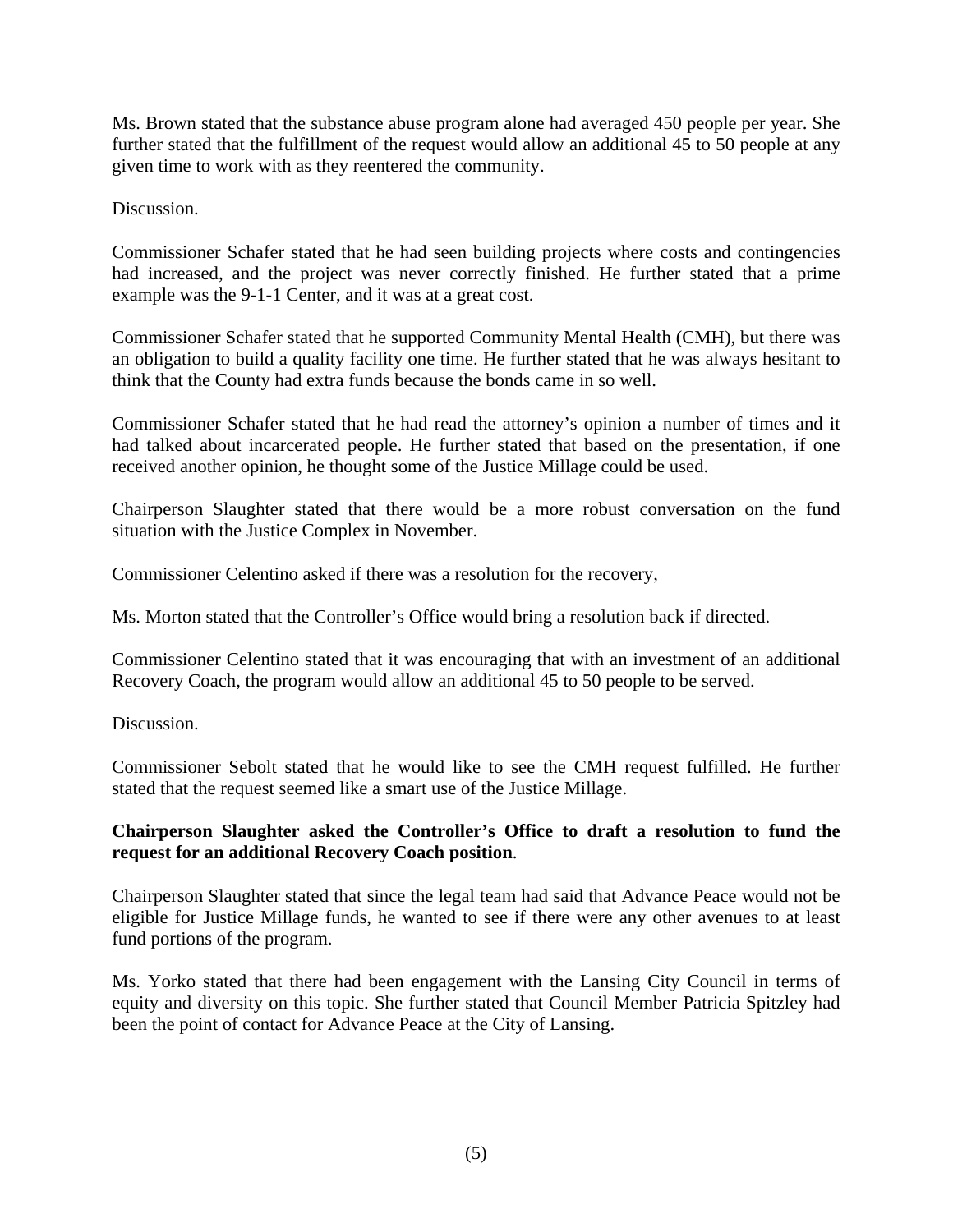Ms. Yorko stated that Advance Peace was in phase one, which involved surveying the community. She further stated that phase two involved training individuals in the community, and identifying a nonprofit host, and creating an evaluation team.

Ms. Yorko stated that the Mayor Andy Schor, City of Lansing Mayor, had made a commitment to fund some or all portions of phase two. She further stated that a few days before, Council Member Spitzley had spoken with Debbie Edokpolo, Deputy Health Officer, to update them.

Commissioner Crenshaw stated that he had asked for data first because if individuals went back to primarily the City of Lansing, the Justice Millage was supposed to support the entire County. He further stated that there would have to be proportional funding from those municipalities because he did not think taxpayers would be happy with funds spent in one area.

Commissioner Crenshaw asked for an estimation of the overall costs.

Ms. Yorko stated that Mr. Boggan estimated \$200,000 to \$250,000 a year for full implementation.

Commissioner Crenshaw asked if Mr. Boggan had talked with other police departments, including Meridian Township, the City of East Lansing, Stockbridge Township, or the City of Mason.

Mr. Yorko stated no.

Commissioner Crenshaw stated that he would like to hear what other Police Chiefs had to say and if this program could address the issues in their communities.

Ms. Edokpolo stated that the data might indicate that the majority of gun violence centered in the City of Lansing. She asked if other places did not have gun violence, if that would be an issue.

Commissioner Crenshaw stated it would not be an issue, but rather it would provide a complete picture of what the situation was in the County.

Chairperson Slaughter stated that there was flexibility in the design of the program.

Commissioner Polsdofer asked if Ms. Yorko could provide data from other studies of where the program leveled out, so that the County could predict and sustain that.

Ms. Yorko stated yes.

Commissioner Celentino asked if COVID-19 had a negative impact on the program.

Ms. Yorko stated that shootings nationwide had increased three-fold, including in the County. She further stated that it attributed to a lack of baseline community engagements that would normally be a deterrent.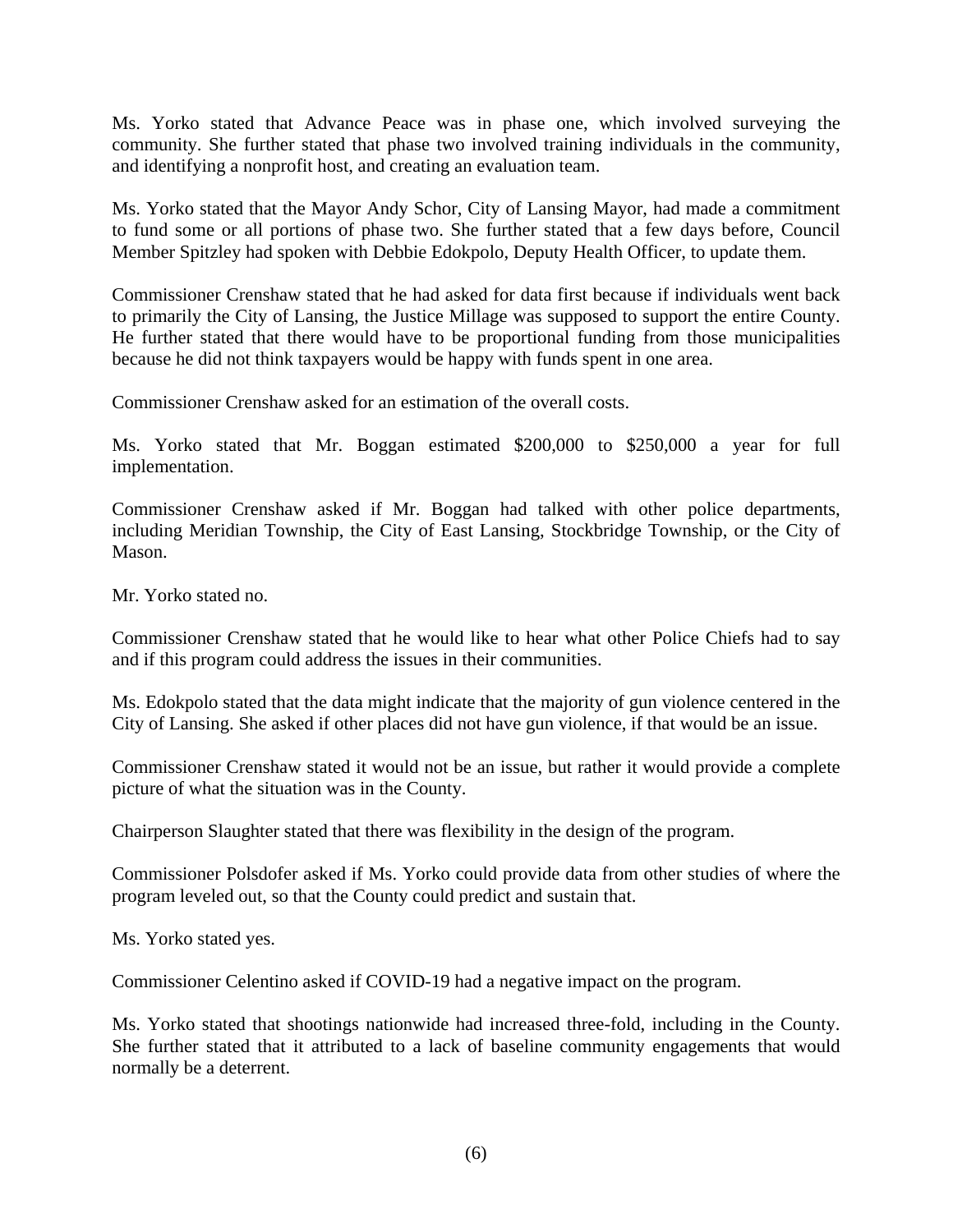Commissioner Sebolt stated that even if it was a large investment in the City of Lansing, it was the population center in the County. He further stated that from a regional perspective, the region was the City of Lansing when it came to marketing purposes.

Commissioner Sebolt stated that if the Board of Commissioners could do something to reduce crime and violence in the City of Lansing, the region benefited from a safer, healthier community.

Ms. Yorko stated that the impact of economic investment was tangible. She further stated that it was difficult to stimulate economic development in a neighborhood that had constant shootings.

Commissioner Crenshaw stated that he did not say that if it was the City of Lansing it was bad, but the Board of Commissioners had to look at the entire County and other municipalities. He further stated that if there were issues, for example, in Stockbridge Township or the City of Mason, the Board of Commissioners also needed to address those issues.

Commissioner Celentino asked if Mayor Schor had committed to the City of Lansing's portion of the full amount.

Ms. Yorko stated that Council Member Spitzley had shared that Mayor Schor had committed to funding the full amount of \$55,800 for phase two. She further stated that she did not know what that commitment entailed.

Discussion.

Undersheriff Andrew Bouck, Ingham County Undersheriff, stated that if there were a less violent environment, as Commissioner Sebolt had said, it would create a better region.

## **Chairperson Slaughter asked staff to ask the Ingham County Sheriff's Office (ICSO) for the number of violent gun individuals released from jail in the last year-and-a-half to find the communities where those individuals returned to help evaluate this program.**

Commissioner Polsdofer stated that he was interested in funding the program, but would like to see the leveled-off costs. He further stated that it would be great if the Board of Commissioners could dedicate funding, but the Commissioners first needed more data to commit.

Commissioner Schafer stated that he appreciated that the meeting of the Law & Courts Committee had been in-person tonight. He further stated that he supported finding ways to fund the program.

Commissioner Trubac stated that he supported finding ways to fund the program.

#### Announcements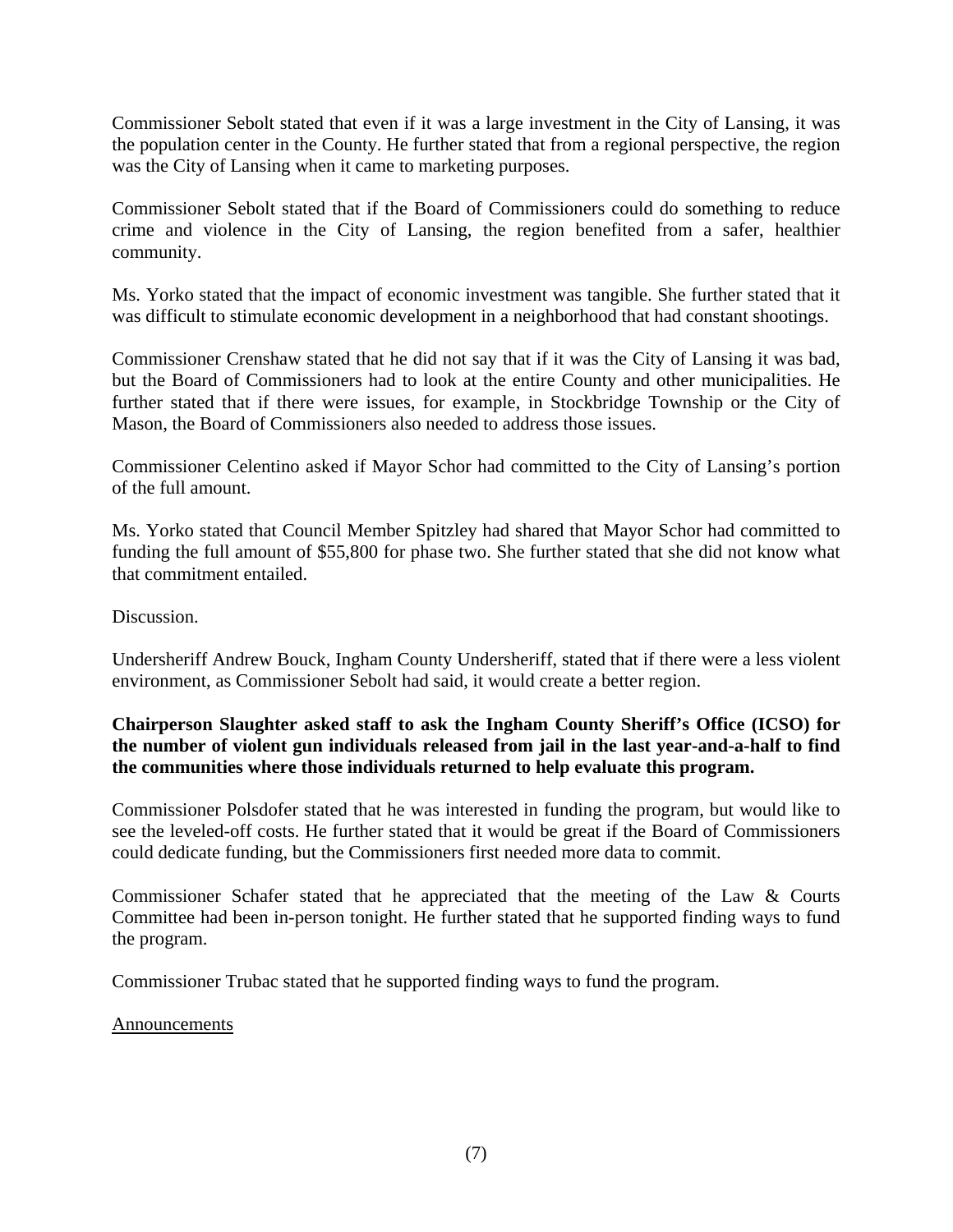Commissioner Crenshaw stated that he wanted to thank the Commissioners for their flexibility this week. He further stated that the Board of Commissioners was waiting for Senate Bill 1108 (2020) to be signed into law by Governor Gretchen Whitmer, and he had communicated with the County Attorneys in regards to next week's meetings.

Commissioner Crenshaw stated that while the Board of Commissioners had a plan, he asked the Commissioners to be flexible. He further stated that the meeting of the Board of Commissioners on Tuesday, October 27, 2020 should most likely be virtual.

Chairperson Slaughter stated that he wanted to thank staff for their work to make the meeting of the Law & Courts Committee happen. He further stated that the County was not out of the woods in terms of COVID-19, and virtual meetings were the best option to keep people safe.

#### Public Comment

Mr. Edmond stated that he pleaded with the Law & Courts Committee to consider the number of people who had lost their lives due to gun violence. He further stated that the range was limitless, but individuals no longer had a voice, including his daughter.

Mr. Edmond stated that he had heard a bunch of numbers, but there was not an amount of money more valuable than human life. He further stated that he appreciated the Commissioners for all of their work to consider these issues.

#### **Adjournment**

The meeting was adjourned at 7:16 p.m.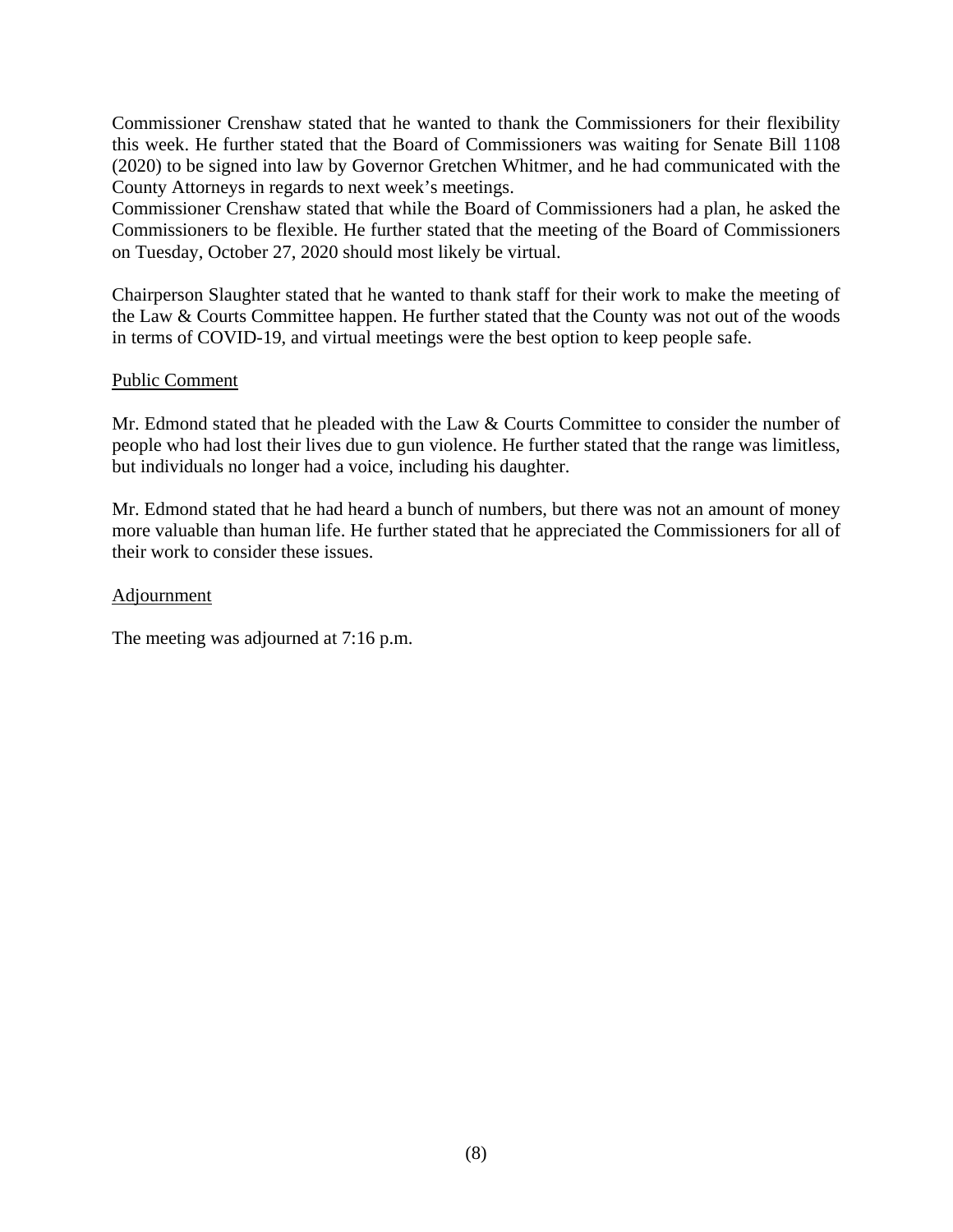## **OCTOBER 29, 2020 LAW & COURTS AGENDA STAFF REVIEW SUMMARY**

# **RESOLUTION ACTION ITEMS:**

# **The Deputy Controller recommends approval of the following resolutions:**

## *1. Community Mental Health* – *Resolution to Authorize a Contract with Community Mental Health Authority of Clinton, Eaton, and Ingham Counties for a Peer Recovery Coach*

This resolution will authorize a contract not to exceed \$39,998 with the Community Mental Health Authority of Clinton, Eaton, and Ingham Counties for a Peer Recovery Coach and associated costs for the period of September 1, 2021 through December 31, 2021. This position is currently funded by the Bureau of Justice Building Bridges Grant. The grant expires in August 2021, and this funding will continue the position for the balance of the calendar year. Funding is recommended to come from unspent 2019 Justice Millage programming funds, which has a current balance of \$265,583. This request was a discussion item at the October 15 Law and Courts Committee meeting, and staff was directed to draft a resolution authorizing the funding.

See memo for details.

# *2. Sheriff's Office – Resolution to Authorize an Interlocal Agreement with the City of Lansing for the 2020 Local JAG Grant*

This resolution will authorize entering into the Interlocal agreement between Ingham County and the City of Lansing to accept the \$106,246 allocated portion of the 2020 Local JAG grant for the time period of October 2020 through September 2023. The Lansing Police Department will allocate \$10,729 from this grant to the Ingham County Sheriff's Office to purchase digital media analytical software for investigative purposes, which will enhance the Sheriff's Office's ability to investigate major crimes involving digital evidence.

See memo for details.

## *3a. 9-1-1 Dispatch Center – Resolution to Authorize Purchase of ProQA Medical Backup Software Licenses and Support from Priority Dispatch for the Ingham County 9-1-1 Backup Center*

This resolution will authorize the purchase of ProQA Medical backup software licenses and support from Priority Dispatch for an amount not to exceed \$3,410. The 9-1-1 Center uses the Priority Dispatch Emergency Medical Dispatch (EMD) program for processing all medical calls. Four backup software licenses for ProQA Medical are needed for use at the backup 9-1-1 Center. Otherwise, backup EMD cards would need to be used when the backup center is activated, which is more difficult for staff and slows down the processing of medical calls. This is the least expensive option for getting the ProQA software installed at the backup 9-1-1 Center. This cost includes the purchase of these licenses and service and support on the licenses through 3/31/22. After that date, support for these licenses will be included in the overall support with Priority Dispatch that is due to be renewed 4/1/22. Funding for this purchase is available within the 9-1-1 fund balance.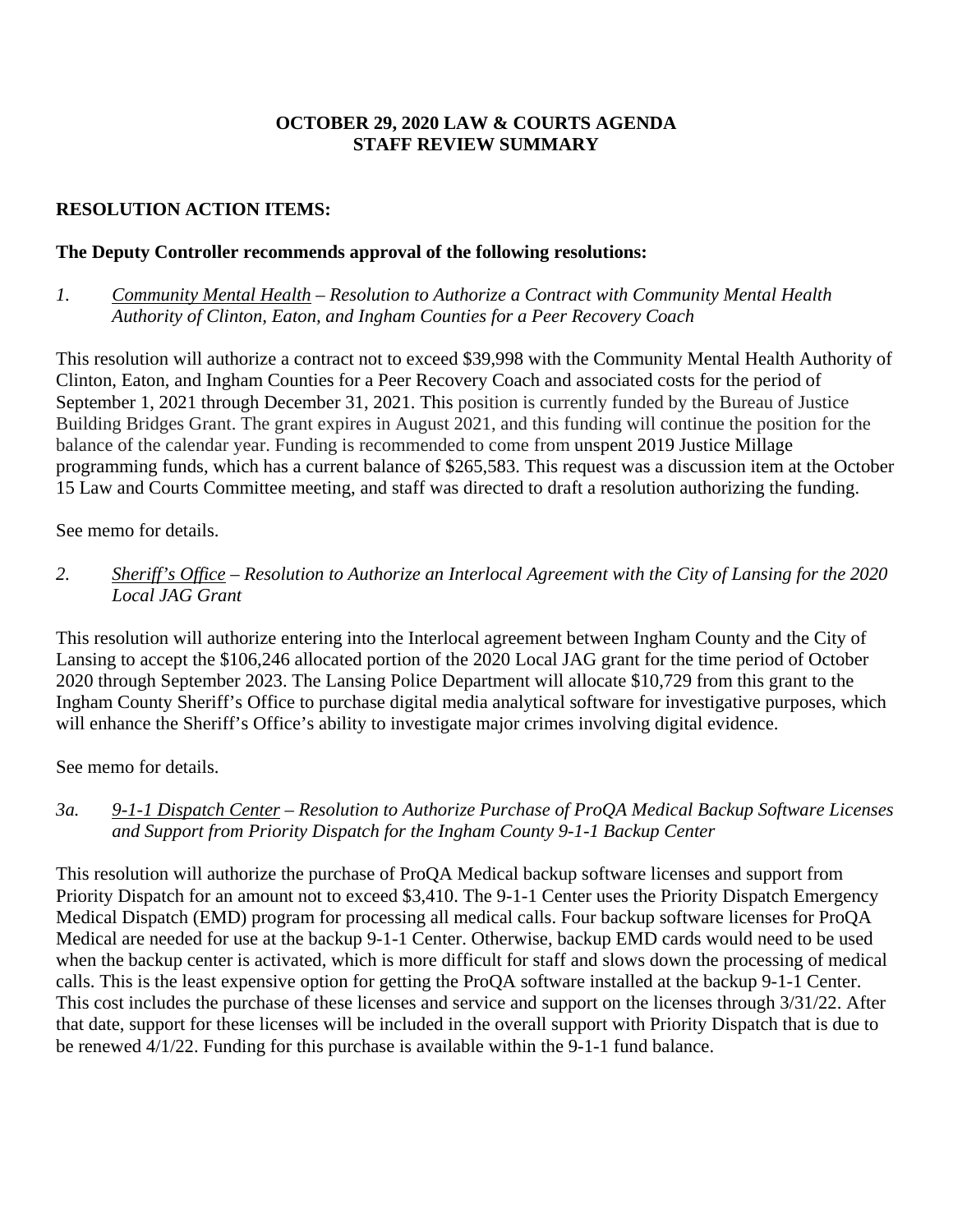# *3b. 9-1-1 Dispatch Center* – *Resolution to Authorize Engagement of "The Cardinal Group"*

This resolution will authorize funding of up to \$84,600 to complete a comprehensive analysis, interviews, review documents and implement a new training program to assist in sustaining new employees in the communications training system. The agreement will be with the Cardinal Group for an eighteen month period beginning on the date of agreement execution. It currently takes twelve months before a new hire is deemed qualified to operate as a full member of the dispatch staff. This project will work to shorten the length of time for a new employee to be fully trained, make the training program more consistent, and retain new employees and support them in the completion of the training program

See memo for details.

## *3c. 9-1-1 Dispatch Center* – *Resolution to Authorize Purchase of Services from Central Square Technologies for the Re-Hosting of our Computer Aided Dispatch (CAD) System*

This resolution will approve the purchase of consulting and technical services for the re-hosting of CAD servers from Central Square Technologies at a cost not to exceed \$8,100.00. The 9-1-1 Center has Test, Training and Live environments within the Ingham County 9-1-1 CAD system and has begun the process of a significant upgrade to all of these environments. IT would like to use this upgrade as an opportunity to move all CAD servers and environments to the Ingham domain and eliminate the separate domain in which the CAD currently operates. Central Square Technologies will assist the 9-1-1 Center and IT with this move. Funding for this project is available within the 9-1-1 fund balance.

## *3d. 9-1-1 Dispatch Center* – *Resolution to Authorize a Software Support Agreement with Central Square Technologies for the Computer Aided Dispatch (CAD) System*

This resolution will approve the 2020/2021 Software Support Renewal Agreement between Central Square Technologies and Ingham County 9-1-1 Center for the Computer Aided Dispatch (CAD) System from April 14, 2020 through April 13, 2021, at a cost of \$134,367.30. The CAD system is a critical system at the 9-1-1 Center that connects units in the field with call information and mapping in their vehicles.

The increased cost over last year's support (\$8,424.24) reflects servers and systems added by 9-1-1 last year that are now under the support agreement, along with the addition of support for the CAD Application Programming Interface, which was previously billed separately.

See memo for details.

## *3e. 9-1-1 Dispatch Center – Resolution to Authorize Renewal of Quality Performance Review (QPR) with Priority Dispatch for the Ingham County 9-1-1 Center*

This resolution will authorize a renewal of a contract with Priority Dispatch for Quality Performance Review services not to exceed \$23,400 for the time period October 11, 2020 through October 9, 2021. The 9-1-1 Center uses the Priority Dispatch Emergency Medical Dispatch (EMD) program for processing all medical calls. The Center uses the ProQA EMD software with EMD cards as a backup. One of the program requirements is that a percentage of calls where ProQA EMD is used be evaluated in a quality assurance program. Evaluators review 25 medical calls per week during the year of service. Funds for this contract are available within the 9-1-1 budget.

See memo for details.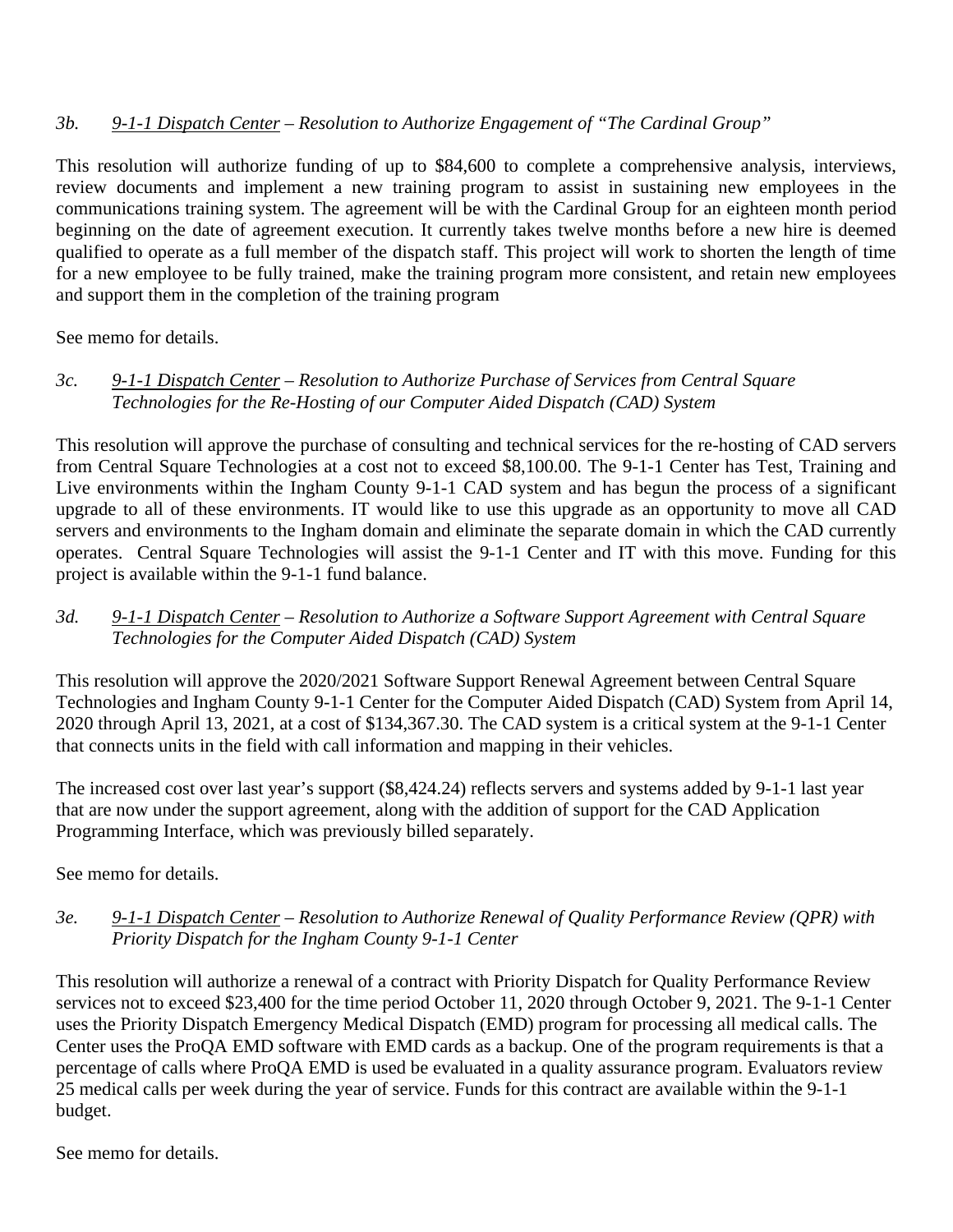### *4. Animal Control – Resolution to Approve the Creation of a Part-Time Animal Behaviorist/Enrichment Coordinator Position for Ingham County Animal Control and Shelter*

This resolution will approve the creation of a part-time Animal Behaviorist/Enrichment Coordinator for the Ingham County Animal Control & Shelter (ICACS), CCLP/AC grade 2 position (Salary Range \$18,445.00- \$24,153.00). Salary and fringes for the first year are projected at \$40,605. The Animal Shelter Fund has agreed to fund up to \$35,000 for the first year of the position, and funding for the remainder of the cost is recommended from the Animal Shelter millage. ICACS has applied for a grant to cover the costs for the second and third year of the position.

In April of 2020 the ICACS adopted the Fear Free Sheltering Standards, which include exercise, enrichment, training and behavioral assessments that have proven to be a benefit to the shelter by lowering euthanasia rates and increasing adoption rates. A dedicated volunteer has been performing these additional duties up until now, but ICACS desires to make the position a paid part of the team.

See memo for details.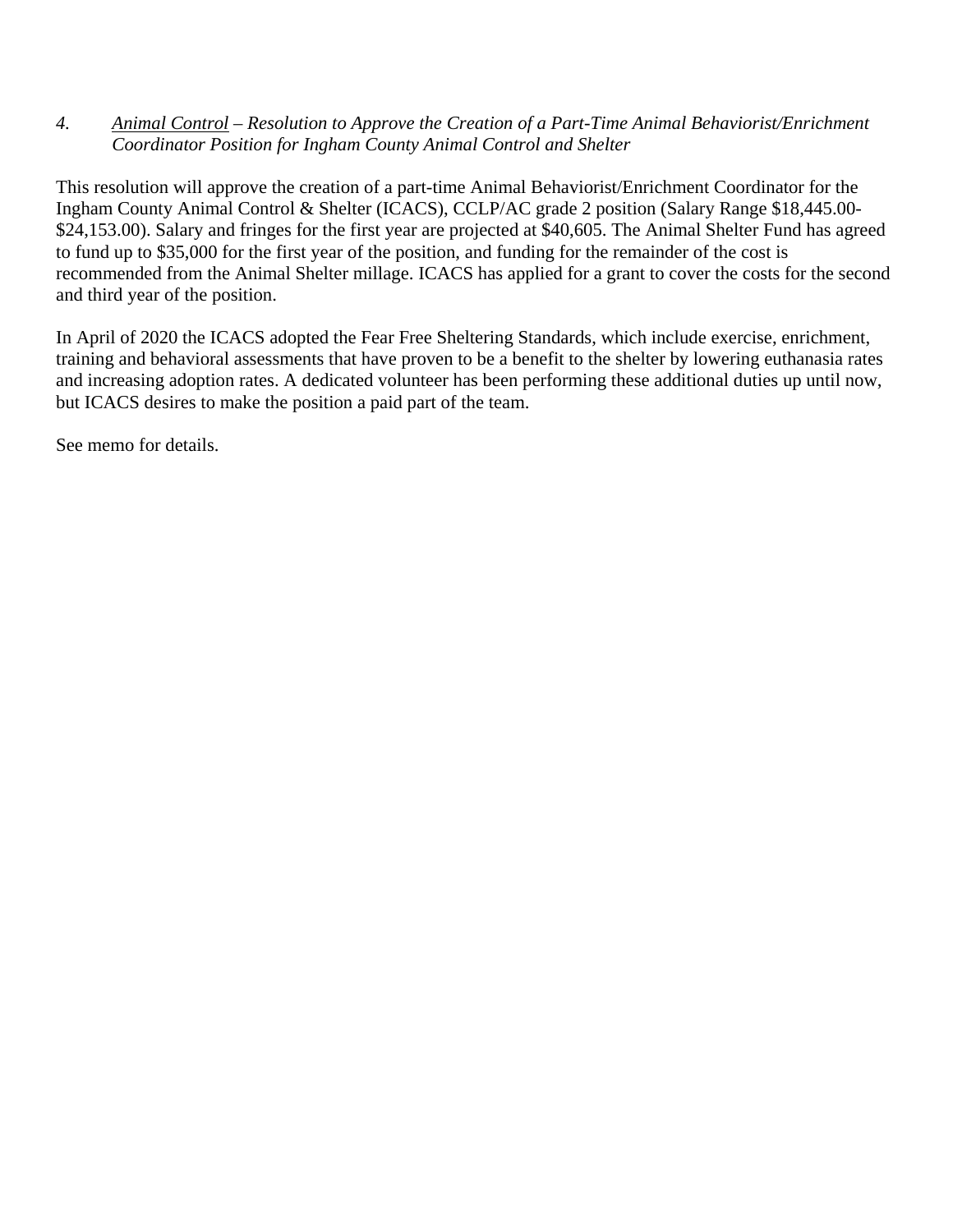<span id="page-12-0"></span>

| TO:             | Board of Commissioners Law & Courts, Human Services and Finance Committees                                                                    |
|-----------------|-----------------------------------------------------------------------------------------------------------------------------------------------|
| <b>FROM:</b>    | Teri Morton, Deputy Controller                                                                                                                |
| DATE:           | October 20, 2020                                                                                                                              |
| <b>SUBJECT:</b> | Resolution to Authorize a Contract with Community Mental Health Authority of Clinton, Eaton,<br>and Ingham Counties for a Peer Recovery Coach |
|                 | For the meeting agendas of October 29 and November 9                                                                                          |

# **BACKGROUND**

While collecting current service requests for Justice Millage programming, a new request was received from Community Mental Health to continue a Peer Recovery Coach position previously funded by the Bureau of Justice Building Bridges Grant. The grant expires in August 2021, so the request represents four months of costs. A detailed description of the position is attached.

This request was discussed at the October 15 Law and Courts Committee, and staff was directed to draft a resolution to authorize funding.

# **ALTERNATIVES**

If this replacement funding is not approved, the Peer Recovery Coach will be eliminated on September 30, 2021.

# **FINANCIAL IMPACT**

Funding for the Peer Recovery Coach and associated costs from September 2021 through December 2021 will cost \$39,998. At the last round of committee meetings, the resolution to continue current Justice Millage programming allocated the entire 2021 Justice Millage programming budget of \$1,043,456, as well as an additional \$36,955 from unspent 2019 programming funds. A balance of \$265,583 remains, part of which can be used for this request.

# **STRATEGIC PLANNING IMPACT**

This resolution supports the overarching long-term objective of providing user friendly, accessible facilities and quality infrastructure, specifically section E 1. (b) of the Action Plan – Develop strategies to finance with new revenue a modern new Ingham County Jail this is more humane, efficient and cost effective with appropriate security levels, programming and staffing.

## **OTHER CONSIDERATIONS**

CMH is expected to request a full year for funding this positon (around \$120,000) as part of the 2022 round of Justice Millage programming.

## **RECOMMENDATION**

Based on the information presented, I respectfully recommend approval of the attached resolution.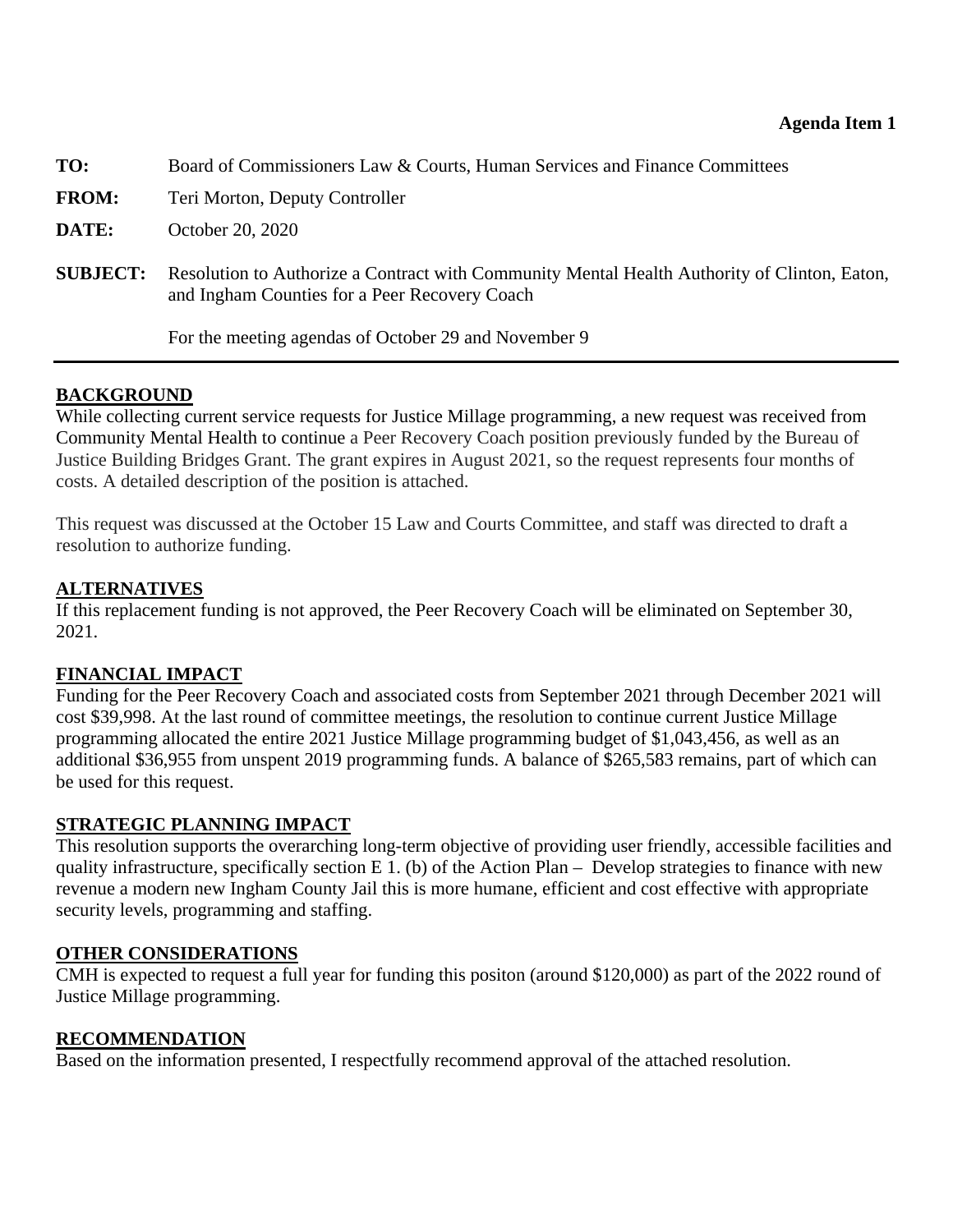## **Request for Additional Funding Post Bureau of Justice Building Bridges Grant Ending (August 31, 2021)**

The Ingham County Health Department wrote for and received funding from the Bureau of Justice Building Bridges endeavor to add one full time Peer Recovery Coach in the Ingham County Jail. The Building Bridges Workgroup felt this was the best use of the extra funding. The funding was subcontracted to CMHA-CEI/CATS program. This funding is available March 1, 2020 – August 31, 2021.

The Recovery Coach will work with inmates involved in the Medication Assisted Management program (managed by ICHD) and inmates identified as high risk by the CATS therapists. Currently CATS has one Full time Recovery Coach. That employee's caseload is consistently at 45 plus individuals. Because of this CATS is only able to work with the high priority population upon release from jail. The addition of the BJA Recovery Coach (RC) will allow CATS to focus on providing intensive community support for MAT as well as other clients who would benefit from RC services.

Per the Substance Abuse and Mental Health Services Administration (SAMHSA), a Recovery Coach focused on Medication Assisted Treatment focuses on:

- 1. Holistic wellness. A PRSS program within an OTP promotes holistic wellness and offers recovery and life skills support.
- 2. Guidance. PRSS provide venues to advocacy, role modeling, and peer coaching, and provides direction and assistance in practical problem solving.
- 3. Stigma reduction. PRSS programs serve to reduce the stigma of medication-assisted treatment and recovery. Through education and advocacy, peer leaders raise awareness and understanding of addiction, treatment and recovery, not only individuals enrolled in an OTP but also for the client's family and the community. Engagement and empowerment. MAR PRSS providers demonstrate the authenticity of lived experience, and often have greater credibility with individuals in treatment and recovery. This can result in greater engagement and empowerment, as individuals relate through shared experiences and become confident in making good and informed decisions for themselves.
- 4. Hope. Being in contact with a successful peer role model is helpful to individuals enrolled in an OTP in seeing that they, too, are capable of achieving recovery. Peer providers are role models and provide living examples and hope that recovery can and does happen within a MAT environment.
- 5. Buy-in. More targeted research is needed in order to move PRSS from practice-based evidence to evidence-based practice. The ability to measure positive individual and program outcomes will result in increased buy-in from treatment professionals, policymakers, funders, and other stakeholders.
- 6. Workforce Expansion. PRSS providers can improve the client to staff ratio and allow clinicians to provide greater attention to MAT patients. Peer providers can also offer services outside of clinical settings, in various recovery community locations. Over time, individuals accessing MAR PRSS.

## **This position is currently funded by the BJA grant. Upon the contract's end (August, 2021), CMHA-CEI is requesting the position be continued with the Justice Complex Millage**.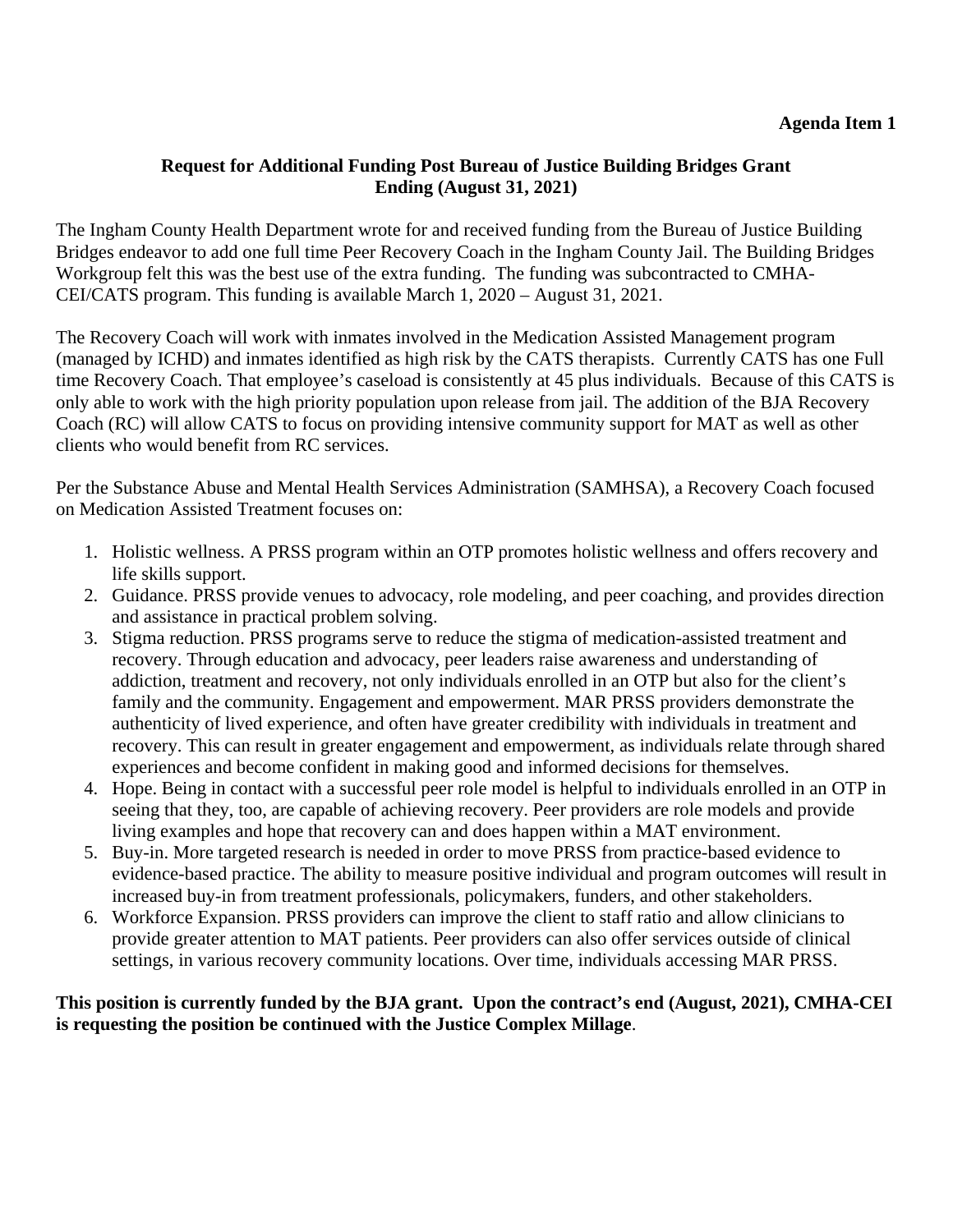Introduced by the Law & Courts, Human Services and Finance Committees of the:

### INGHAM COUNTY BOARD OF COMMISSIONERS

#### **RESOLUTION TO AUTHORIZE A CONTRACT WITH COMMUNITY MENTAL HEALTH AUTHORITY OF CLINTON, EATON, AND INGHAM COUNTIES FOR A PEER RECOVERY COACH**

WHEREAS, the Ingham County Health Department (ICHD) received funding from the Bureau of Justice Building Bridges endeavor to add one full time Peer Recovery Coach in the Ingham County Jail, which was subcontracted to Community Mental Health Authority of Clinton, Eaton, and Ingham Counties **(**CMHA-CEI)/Community Mental Health Correctional Assessment and Treatment Services (CATS) program, for the time period of March 1, 2020 through August 31, 2021; and

WHEREAS, the Peer Recovery Coach works with inmates involved in the Medication Assisted Treatment (MAT) program (managed by ICHD) and inmates identified as high risk by the CATS therapists to provide intensive community support for MAT and other clients; and

WHEREAS, CMHA-CEI/CATS is requesting \$39,998 to fund the Peer Recovery Coach and associated costs for the time period of September 1, 2021 through December 31, 2021; and

WHEREAS, funds are available for this purpose within the balance of previous years' Justice Millage programming allocations.

THEREFORE BE IT RESOLVED, that the Ingham County Board of Commissioners authorizes a contract not to exceed \$39,998 with the Community Mental Health Authority of Clinton, Eaton, and Ingham Counties for a Peer Recovery Coach and associated costs for the period of September 1, 2021 through December 31, 2021.

BE IT FURTHER RESOLVED, that funds for this contract will come from the Justice Millage.

BE IT FURTHER RESOLVED, that the Controller/Administrator is authorized to make the necessary adjustments to the 2021 budget consistent with this resolution.

BE IT FURTHER RESOLVED, that the Board Chairperson is hereby authorized to sign any necessary documents consistent with this resolution and upon approval as to form by the County Attorney.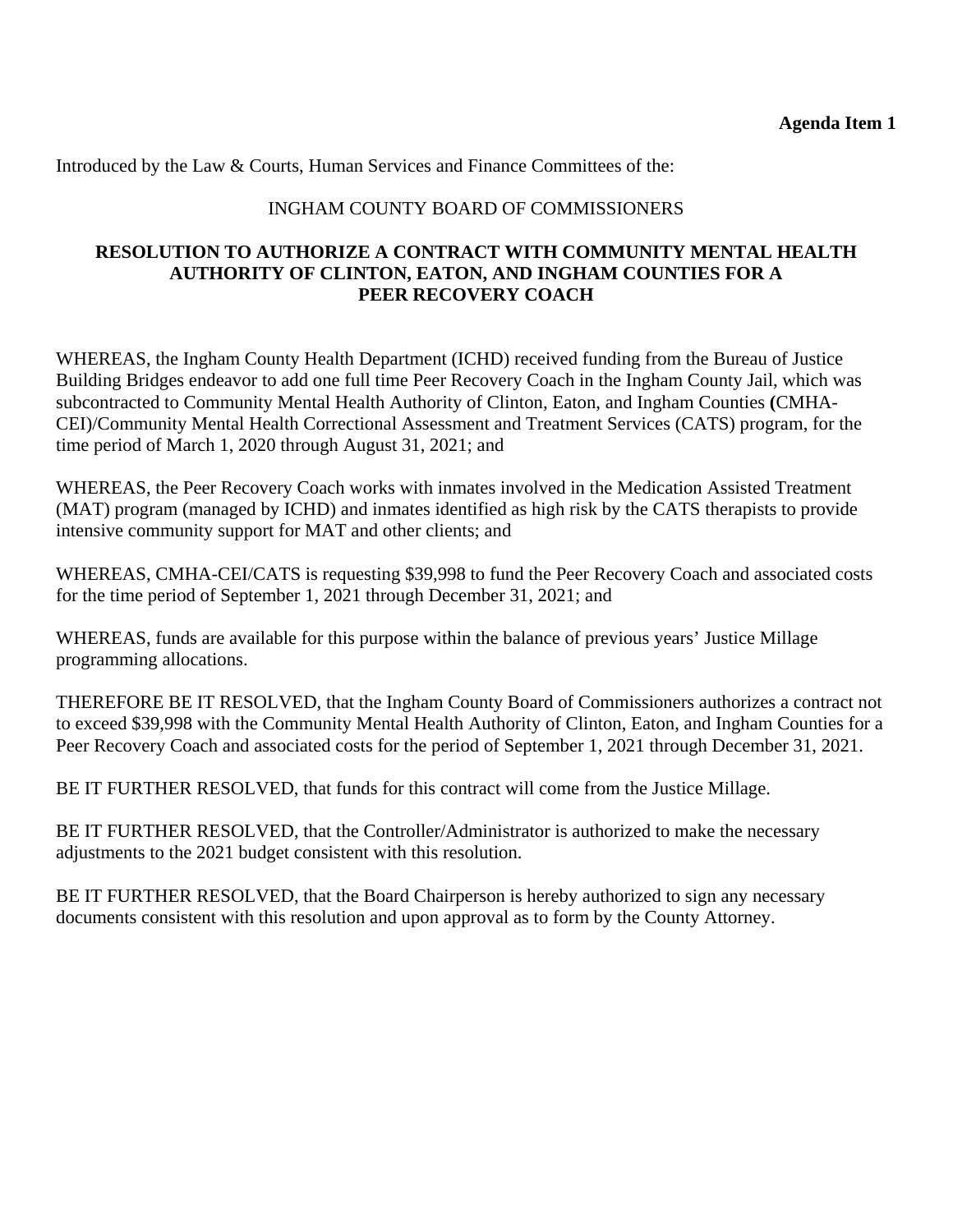<span id="page-15-0"></span>**TO:** Board of Commissioners Law & Courts and Finance Committees

**FROM:** Captain Greg Harris

**DATE:** October 20, 2020

**SUBJECT:** 2020 Local JAG Grant

For the meeting of Law & Courts October 29 2020 / Finance November 9 2020

## **BACKGROUND**

The Sheriff's Office has been allocated \$10,729.00 from a \$106,246.00 JAG Grant award, leaving the Lansing Police Department \$95,517.00 as their allocated portion. To meet JAG Grant requirements both entities must enter into an interlocal agreement prior to receiving said funds.

### **ALTERNATIVES**

There are no known viable alternatives.

### **FINANCIAL IMPACT**

The awarded funds will be used to assist in the purchase of digital media analytical software for investigative purposes. This will greatly reduce the financial burden to the Sheriff's Office and therefore, the County as a whole.

#### **STRATEGIC PLANNING IMPACT**

The purchasing of this software will greatly enhance the Sheriff's Office ability to investigate major crimes involving digital evidence. This will help in solving some crimes much quicker and maintaining a safe community.

#### **OTHER CONSIDERATIONS**

The criminal world, like the real world, is ever evolving with the help of electronic devices. Law Enforcement must evolve with it in order to continue to be effective in locating, investigating and assisting with the prosecution of cases that contain digital evidence. The purchase of this software will do just that.

#### **RECOMMENDATION**

Based on the information contained herein, I respectfully recommend approval of the attached resolution to support the Interlocal Agreement for the acceptance of the 2020 JAG Grant Award.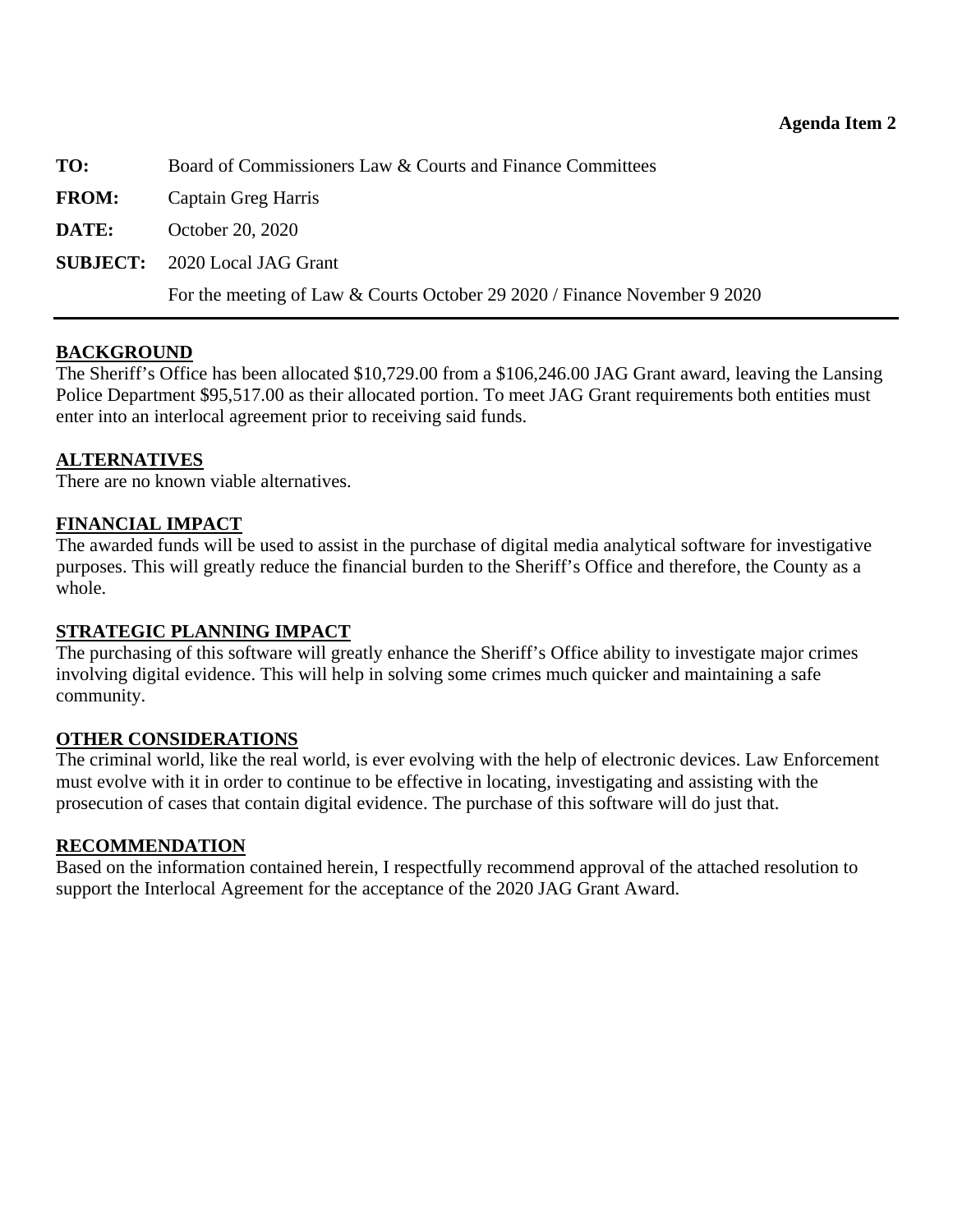Introduced by the Law & Courts and Finance Committees of the:

# INGHAM COUNTY BOARD OF COMMISSIONERS

# **RESOLUTION TO AUTHORIZE AN INTERLOCAL AGREEMENT WITH THE CITY OF LANSING FOR THE 2020 LOCAL JAG GRANT**

WHEREAS, the City of Lansing Police Department and the Ingham County Sheriff's Office were allocated \$106,246.00 from the 2020 Local JAG grant from the Department of Justice; and

WHEREAS, the City of Lansing is the fiduciary of this grant; and

WHEREAS, the Ingham County Sheriff's Office portion allocated from this grant is \$10,729.00; and

WHEREAS, part of the application process to receive this funding from the 2020 Local JAG grant, the Ingham County Sheriff's Office must enter into an Interlocal agreement with the City of Lansing allowing for disbursement of allocated funds to both government police agencies; and

WHEREAS, the portion allocated for the Ingham County Sheriff's Office will be spent on the purchase of digital media analytical software for investigative purposes.

THEREFORE BE IT RESOLVED, that the Ingham County Board of Commissioners authorizes entering into the Interlocal agreement between Ingham County, and the City of Lansing to accept the \$106,246.00 allocated portion of the 2020 Local JAG grant for the time period of October 2020 through September 2023.

BE IT FURTHER RESOLVED, that the Lansing Police Department will allocate from this grant \$10,729.00 to the Ingham County Sheriff's Office for the purchase of digital media analytical software for investigative purposes.

BE IT FURTHER RESOLVED, that the Ingham County Board of Commissioners directs the Controller/Administrator to make the necessary adjustments to the 2020-2023 Sheriff's Office budgets consistent with this resolution.

BE IT FURTHER RESOLVED that the Ingham County Board of Commissioners authorizes the Board Chairperson and the County Clerk to sign any necessary contract documents that are consistent with this resolution and approved as to form by the County Attorney.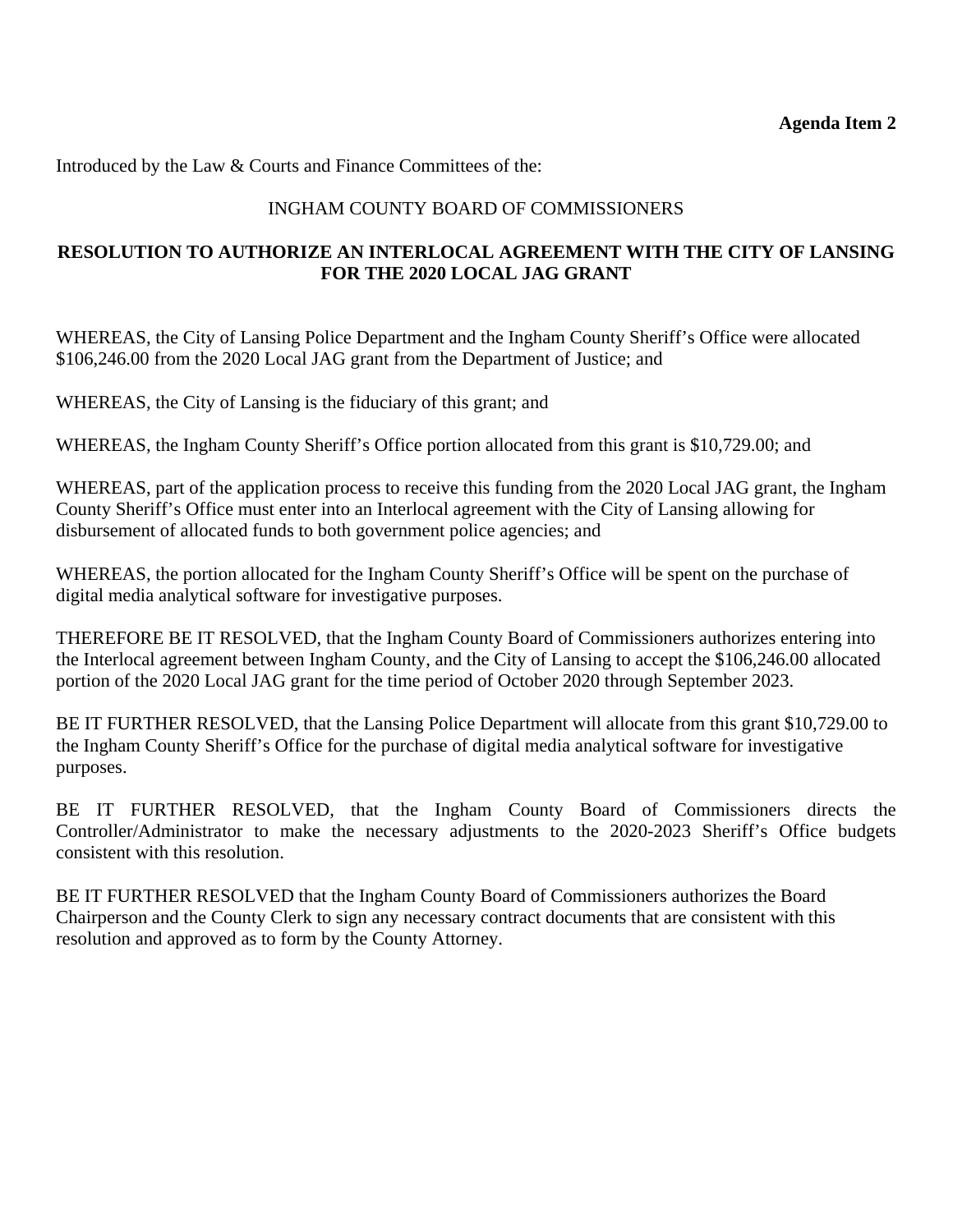<span id="page-17-0"></span>**TO:** Board of Commissioners Law & Courts and Finance Committees

**FROM:** Terri Thornberry, Director 9-1-1

**DATE:** October 20, 2020

**SUBJECT:** Purchase of ProQA Medical backup software licenses from Priority Dispatch

*For meeting agendas of Law & Courts Oct. 29, 2020 and Finance Nov. 9, 2020* 

## **BACKGROUND**

The 9-1-1 Dispatch Center uses the Priority Dispatch Emergency Medical Dispatch (EMD) program for processing all medical calls received at the 9-1-1 Center. ProQA EMD software is used for this purpose and backed up with EMD cards. The 9-1-1 Dispatch Center needs to purchase four (4) backup software licenses for ProQA Medical for use at the backup 9-1-1 Center. Four (4) backup licenses is the least expensive option for getting the ProQA software installed at the backup 9-1-1 Center. This quote and purchase includes the purchase of these licenses and service and support on the licenses through 3/31/22. The 9-1-1 Dispatch Center will then include support for these licenses in its overall support with Priority Dispatch that is due to be renewed 4/1/22.

## **ALTERNATIVES**

Use only the backup EMD cards at backup which is more difficult for staff and slows down processing of 9-1-1 medical calls. These additional licenses allow staff to process medical calls the same way whether at the 9-1-1 Center or at the backup 9-1-1 Center.

## **FINANCIAL IMPACT**

The quoted cost of the backup licenses and support as described above is \$3,410.00.

## **OTHER CONSIDERATIONS**

None.

## **RECOMMENDATION**

Based on the information presented, I respectfully recommend approval of the attached resolution to authorize the purchase of ProQA Medical backup software licenses and support from Priority Dispatch.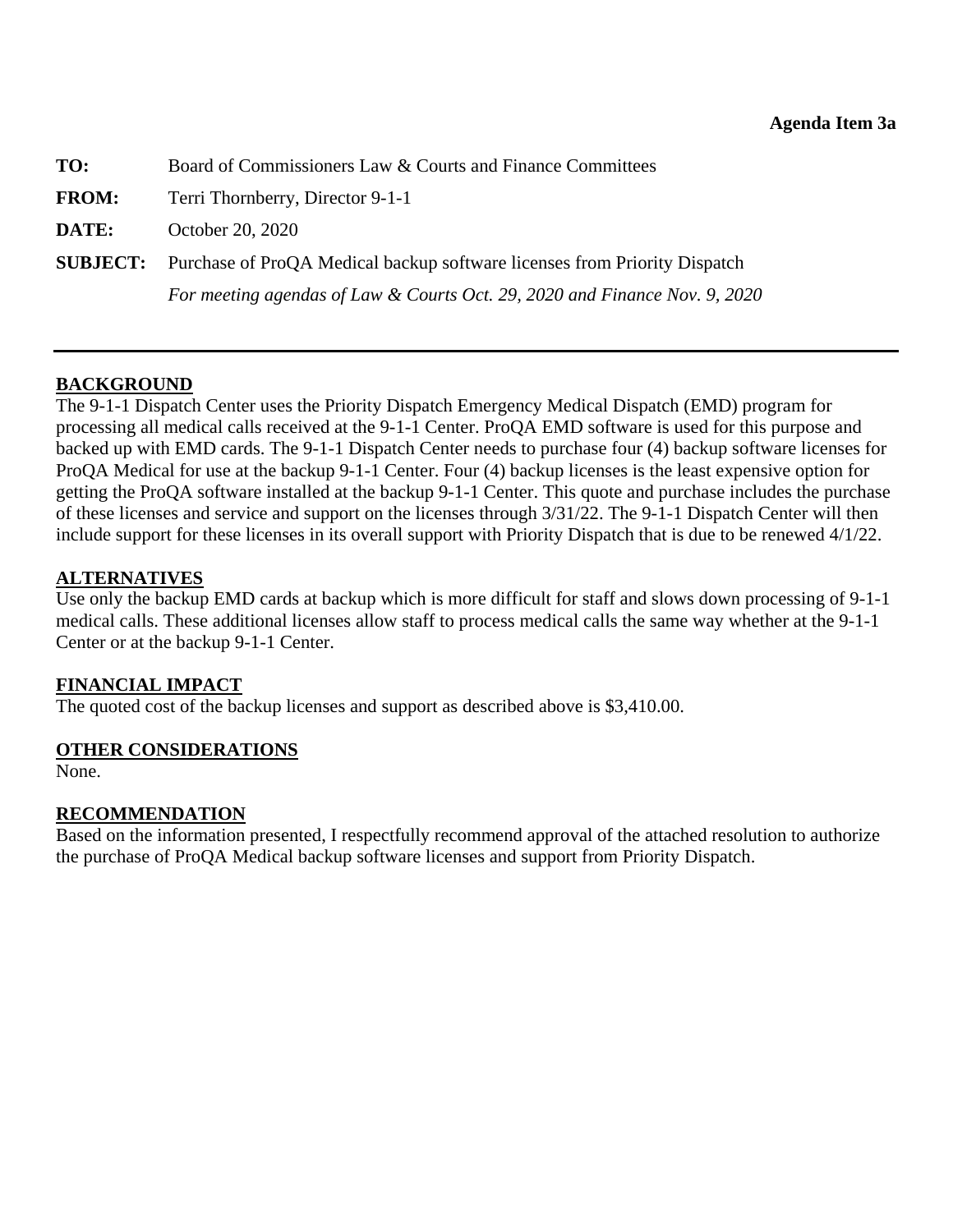Introduced by the Law & Courts and Finance Committees of the:

### INGHAM COUNTY BOARD OF COMMISSIONERS

### **RESOLUTION TO AUTHORIZE PURCHASE OF PROQA MEDICAL BACKUP SOFTWARE LICENSES AND SUPPORT FROM PRIORITY DISPATCH FOR THE INGHAM COUNTY 9-1-1 BACKUP CENTER**

WHEREAS, the Ingham County Board of Commissioners operates the 9-1-1 Emergency Telephone Dispatch System through the Ingham County 9-1-1 Central Dispatch Center; and

WHEREAS, the Ingham County Board of Commissioners previously authorized the acquisition of Priority Dispatch's Emergency Medical Dispatch ProQA Program, under Resolution #14-081, and ProQA continues to be used for all medical calls received; and

WHEREAS, the Ingham County 9-1-1 Center has since stood up its backup 9-1-1 Center and needs Priority Dispatch ProQA Medical software on computer workstations at the backup 9-1-1 Center; and

WHEREAS, a quote for purchase of four (4) ProQA Medical backup software licenses and service and support for those licenses through March 31, 2022 has been provided by Priority Dispatch at a cost of \$3,410.00.

THEREFORE BE IT RESOLVED, that the Ingham County Board of Commissioners authorizes the purchase of ProQA Medical backup software licenses and support for an amount not to exceed \$3,410.00 with Priority Dispatch, as outlined by the Proposal/Sales quotation, #Q-50768.

BE IT FURTHER RESOLVED, that the Ingham County Board of Commissioners authorizes an appropriation of up to \$3,410.00 from 9-1-1 Fund balance for the total cost of this purchase.

BE IT FURTHER RESOLVED, that the Chairperson of the Ingham County Board of Commissioners is authorized to sign a software services support agreement with Priority Dispatch consistent with this resolution and approved as to form by the County Attorney.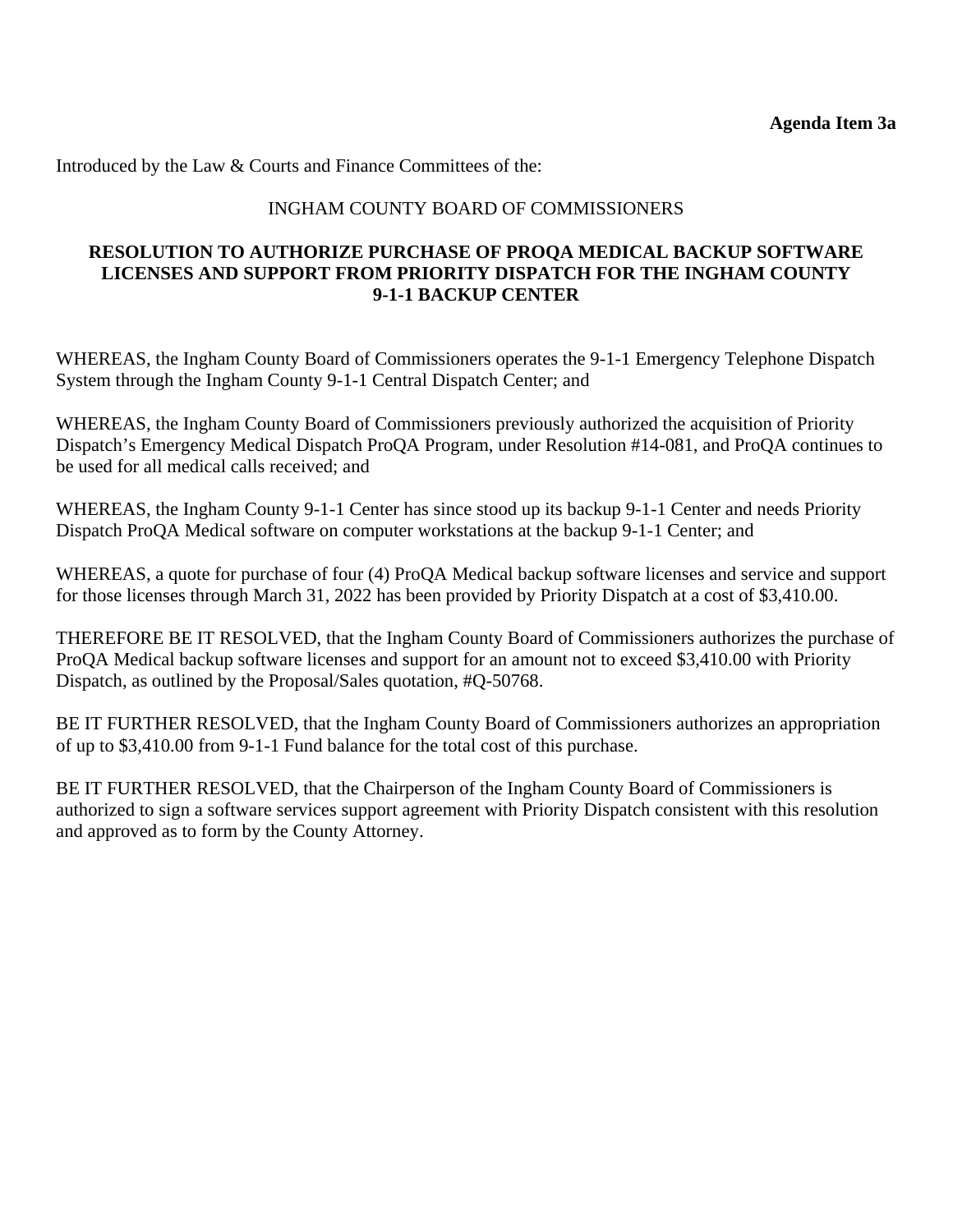<span id="page-19-0"></span>

| TO:      | Board of Commissioners Law & Courts and Finance Committees                                                                   |
|----------|------------------------------------------------------------------------------------------------------------------------------|
| FROM:    | Terri Thornberry, 9-1-1 Director                                                                                             |
| DATE:    | October 13, 2020                                                                                                             |
| SUBJECT: | Resolution to Engage "The Cardinal Group" to Remodel the On-The-Job Training and Certified<br>Training Officer, CTO, Program |

# **BACKGROUND**

The current timeframe to train all applicants for the position of dispatcher currently takes twelve months before they are deemed qualified to operate as a full member of the dispatch staff. Both the CTO trainers and trainees have expressed continual frustration relative to a lack of consistency amongst "CTO" trainers and the program itself. Coupled with the inability to retain new employees and support their completion of the CTO program and ascension to full membership on the dispatch team, increases the burden on the full-time staff to deliver dispatching services to the community.

Although Ingham County 9-1-1 continues to deliver timely and quality dispatch services to the community, if left unaddressed the aforementioned concerns related to the CTO program will seriously compromise the organization's ability to staff at an optimal level.

Because Ingham County currently has the Cardinal Group listed as a preferred vendor and Ingham County 9-1-1 has worked with them in recent months we are very confident in their ability and availability to remodel our onthe-job training or "CTO" program.

## **ALTERNATIVES**

Since Ingham County 9-1-1 worked with the Cardinal Group to lead focus groups this year they are very familiar with the intricacies, staffing, and current concerns they can step in immediately upon approval to start work with the team. This will save Ingham County 9-1-1 months of research, development documentation on the current environment, approval, etc. Also, the Cardinal Group is located in Washtenaw County making this a very doable solution, also saving time and money.

## **FINANCIAL IMPACT**

This 18-month project from beginning to end is a total of \$84,600.00 which includes a review of current processes, interviews with current CTO's, trainees, and job task analysis or the Initial Engagement/Research/Planning Phase. The second phase is Development and Implementation and the third phase is Systems Enhancement and Sustainability.

## **OTHER CONSIDERATIONS**

None.

## **RECOMMENDATION**

Based on the information presented, I respectfully recommend approval of the attached resolution to contract with the Cardinal Group to enhance and improve our training program and ultimately which will provide better training for our CTO's and trainers which will improve the ability to staff at an optimal level. Please see attached the entire proposal attached.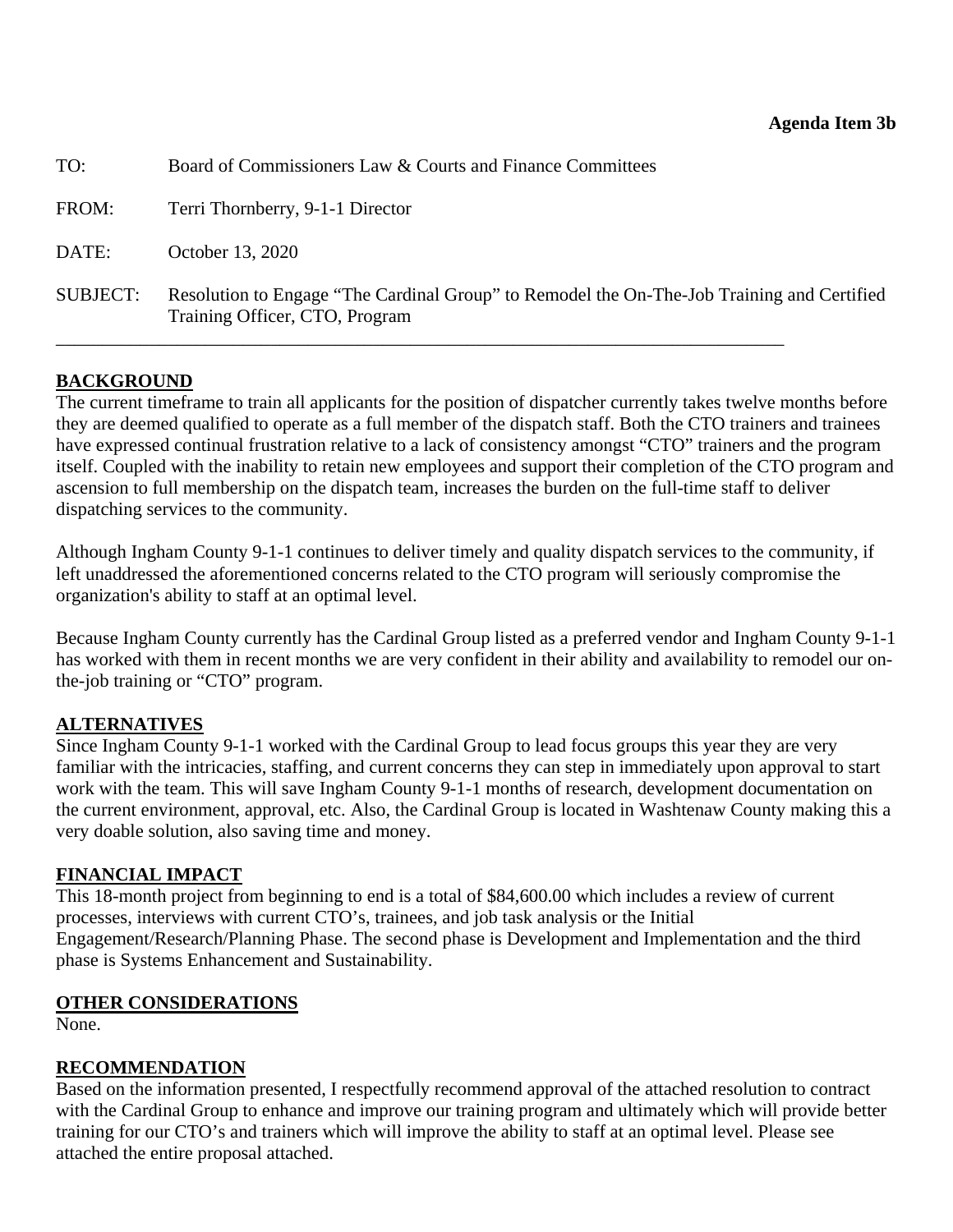Introduced by the Law & Courts and Finance Committees of the:

# INGHAM COUNTY BOARD OF COMMISSIONERS

### **RESOLUTION TO AUTHORIZE ENGAGEMENT OF "THE CARDINAL GROUP"**

WHEREAS, the Ingham County Board of Commissioners operates the 9-1-1 Emergency Telephone Dispatch System through the Ingham County 9-1-1 Central Dispatch Center; and

WHEREAS, the Ingham County Central Dispatch leadership has determined that a complete analysis and remodeling of the on-the-job training program and the Certified Training Officer Program needs to be conducted; and

WHEREAS, Ingham County Central Dispatch is requesting funding to complete a comprehensive analysis, interviews, review documents and implement a new program to assist in sustaining new employees in the communications training system; and

WHEREAS, the all-inclusive cost for services of this engagement is \$84,600.00 which will take a full eighteen (18) months from start to completion; and

WHEREAS, the 9-1-1 Director is recommending that the Ingham County Board of Commissioners fund this request from the 9-1-1 Emergency Telephone Dispatch Services 9-1-1 fund balance.

THEREFORE BE IT RESOLVED, that the Ingham County Board of Commissioners authorizes an expenditure not to exceed \$84,600.00 from the 911 Emergency Telephone Dispatch Services 9-1-1 fund balance.

BE IT FURTHER RESOLVED, that the Controller/Administrator is authorized to make the necessary budgetary transfers that are consistent with this resolution.

BE IT FURTHER RESOLVED, that the Chairperson of the Ingham County Board of Commissioners is authorized to sign any necessary contract/Purchase Order documents consistent with this resolution and approved as to form by the County Attorney.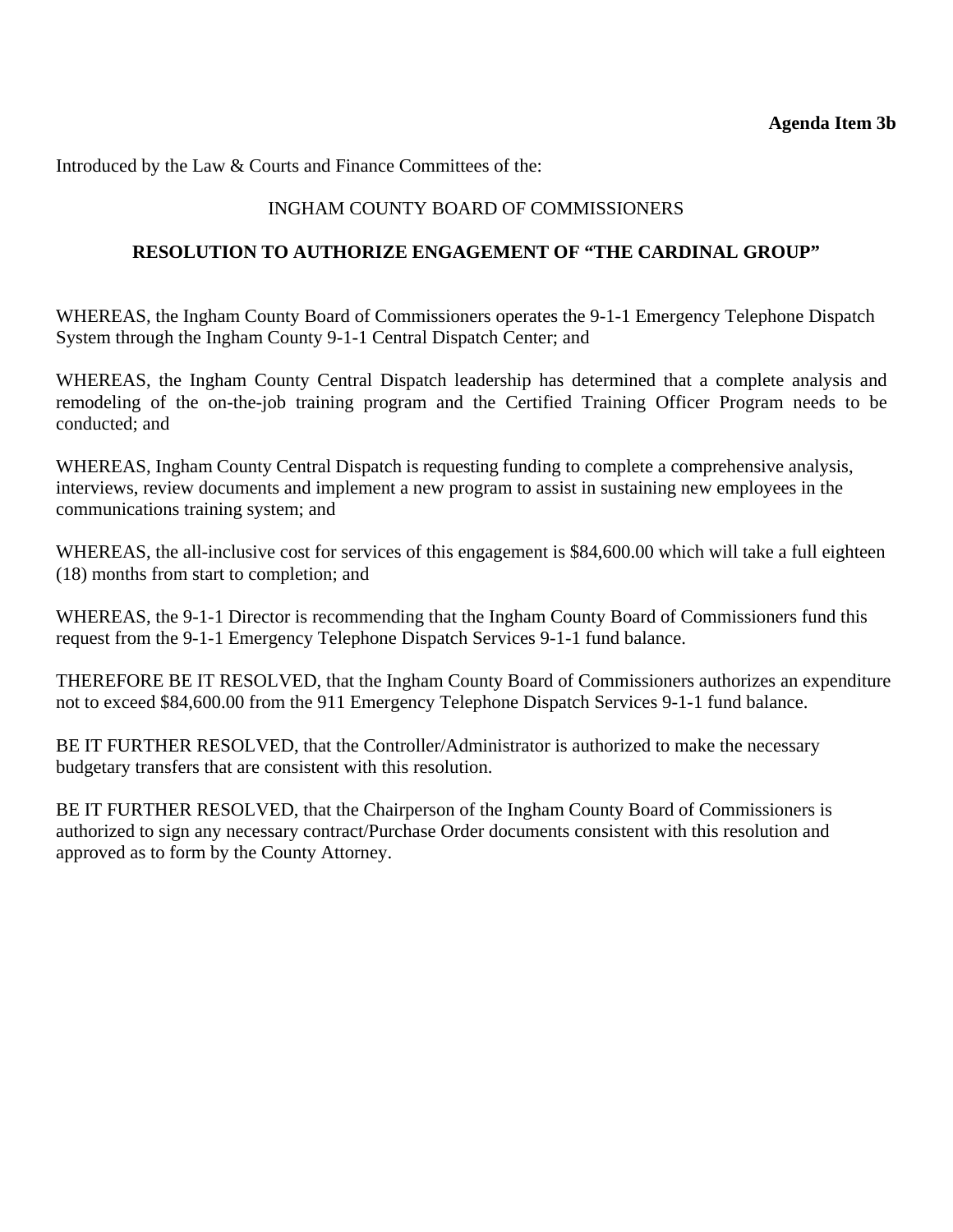<span id="page-21-0"></span>**TO:** Board of Commissioners Law & Courts and Finance Committees

**FROM:** Terri Thornberry, Director 9-1-1

**DATE:** October 20, 2020

**SUBJECT:** Purchase of services to re-host servers from Central Square Technologies. **(Revised)** *For meeting agendas of Law & Courts Oct. 29, 2020 and Finance Nov. 9, 2020* 

### **BACKGROUND**

The Computer-Aided Dispatch (CAD) system is a critical system at the very center of our operations and connects our units in the field with call information and mapping in their vehicles. 9-1-1 Dispatch has begun the process of a significant upgrade to the Test, Training and Live CAD environments. The CAD currently sits in a separate domain from other Ingham County computers and systems. Ingham County IT would like to use this upgrade process for CAD as an opportunity to also move CAD to the Ingham domain and get rid of the separate domain. The best solution to accomplish this is to build new servers for CAD and re-host the Test, Training and Live CAD to the new servers. To accomplish this 9-1-1 and IT need assistance from Central Square to accomplish this work efficiently and error free.

#### **ALTERNATIVES**

Continue maintaining the TIC domain and leave CAD there. Both 9-1-1 and IT agree that the best path forward is to get this work accomplished and get rid of the TIC domain.

#### **FINANCIAL IMPACT**

Central Square Technologies has quoted the cost at \$8,100.00 for their consultation and technical services to rehost CAD to the new servers once IT has them ready. The funds for this purchase would come from the 9-1-1 fund balance account.

#### **OTHER CONSIDERATIONS**

None.

#### **RECOMMENDATION**

Based on the information presented, I respectfully recommend approval of the attached resolution to approve the purchase of necessary consultation and services from Central Square Technologies to re-host the CAD servers and related systems to the Ingham domain.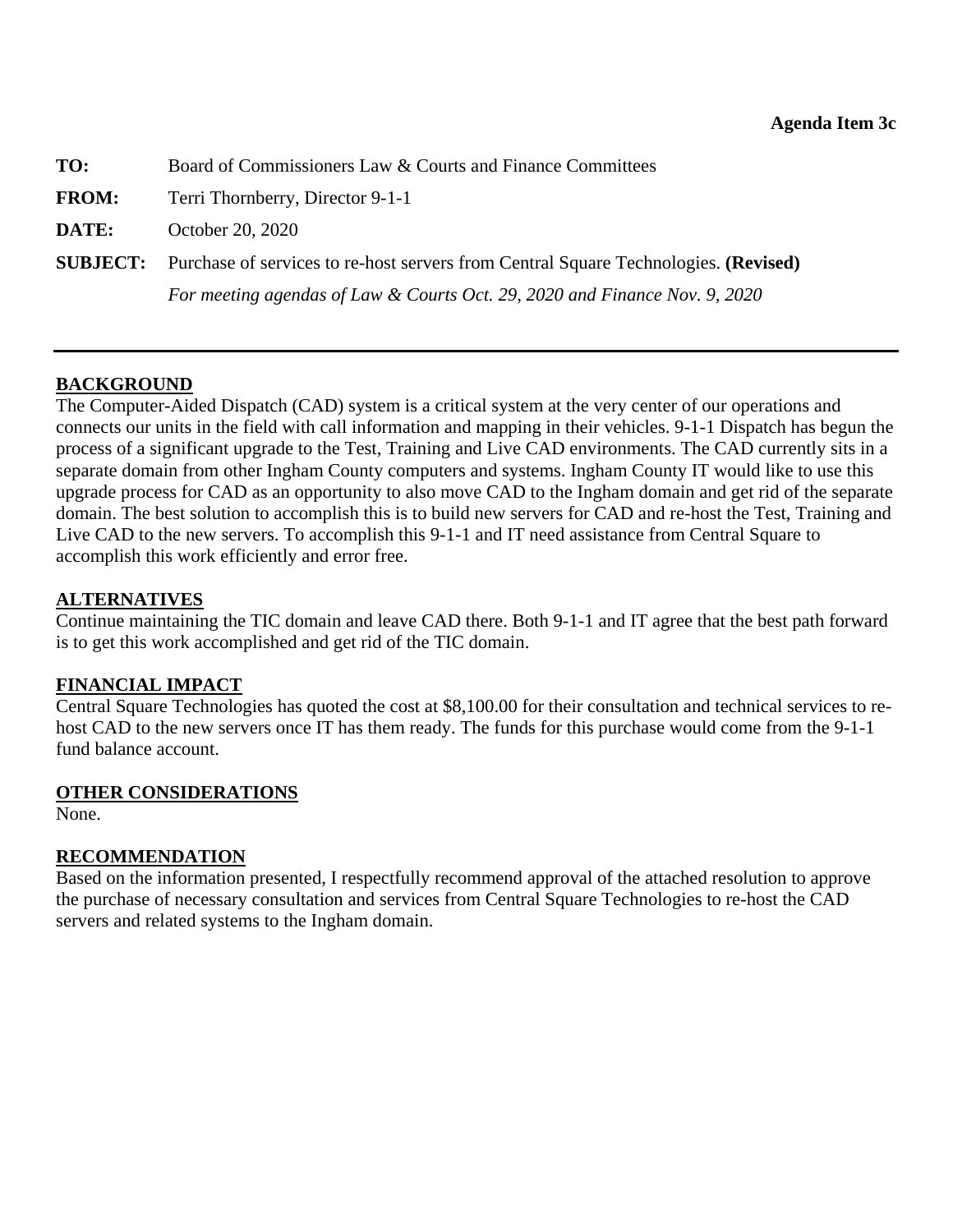Introduced by the Law & Courts and Finance Committees of the:

### INGHAM COUNTY BOARD OF COMMISSIONERS

### **RESOLUTION TO AUTHORIZE PURCHASE OF SERVICES FROM CENTRAL SQUARE TECHNOLOGIES FOR THE RE-HOSTING OF OUR COMPUTER AIDED DISPATCH** (**CAD) SYSTEM**

WHEREAS, the Ingham County Board of Commissioners operates the 9-1-1 Emergency Telephone Dispatch System through the Ingham County 9-1-1 Central Dispatch Center; and

WHEREAS, the Ingham County Board of Commissioners previously authorized the acquisition of a TriTech Computer Aided Dispatch System (CAD) for the Ingham County 9-1-1 Center under Resolution #14-081; and

WHEREAS, Tritech has since merged with two other companies to become Central Square Technologies; and

WHEREAS, the 9-1-1 Center has Test, Training and Live environments within the Ingham County 9-1-1 CAD system and has begun the process of a significant upgrade to all CAD environments; and

WHEREAS, Ingham County IT would like to use this upgrade as an opportunity to move all CAD servers and environments to the Ingham domain and get rid of the separate domain the CAD operates in today; and

WHEREAS, the 9-1-1 Director and Ingham County CIO recommend removing the separate domain as a part of the upgrade.

THEREFORE BE IT RESOLVED, that the Ingham County Board of Commissioners hereby approve the purchase of consulting and technical services for the re-hosting of CAD servers from Central Square Technologies at a cost not to exceed \$8,100.00.

BE IT FURTHER RESOLVED, that the Chairperson of the Board of Commissioners is authorized to sign any necessary contract/documents on behalf of the County after approval as to form by the County Attorney.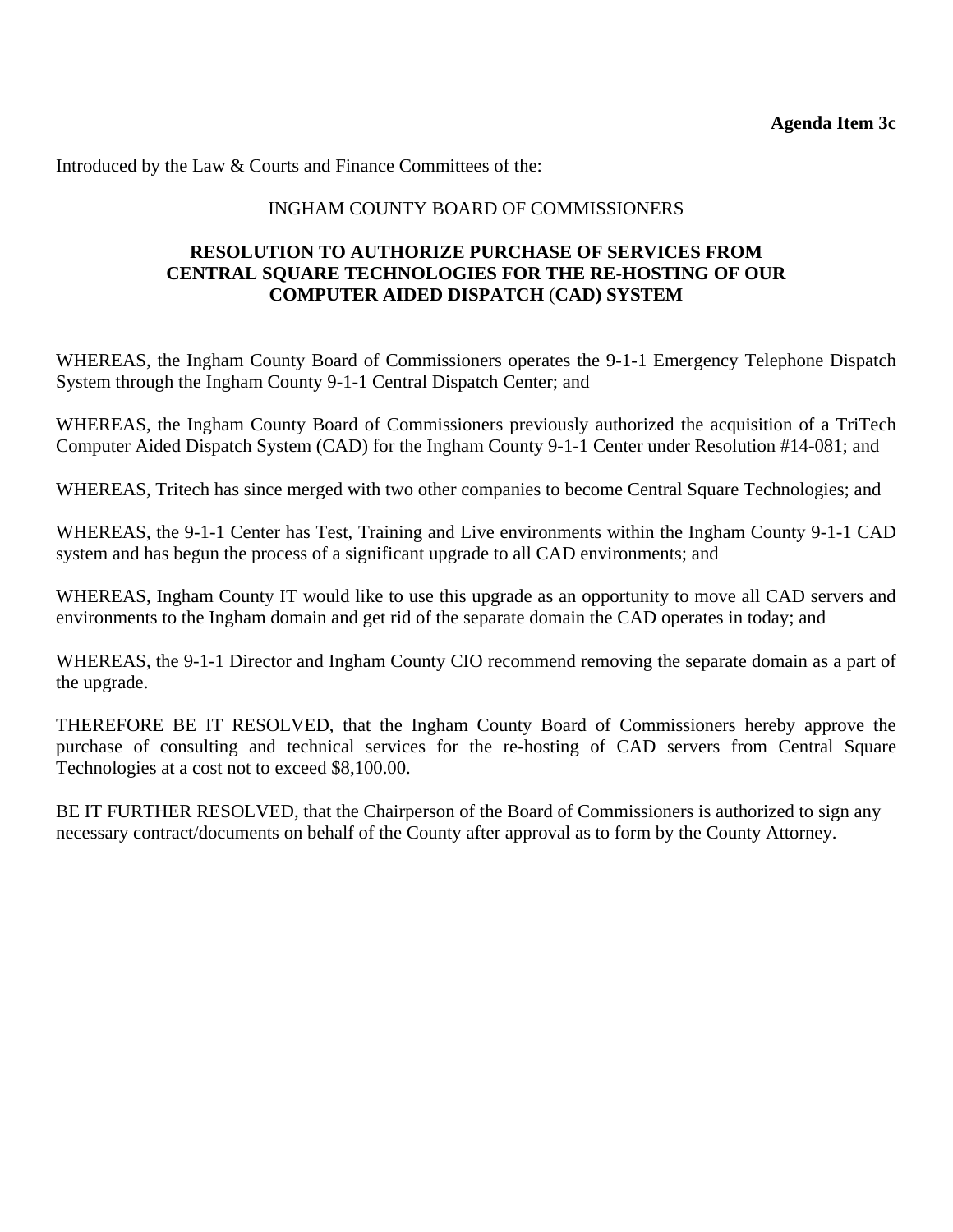<span id="page-23-0"></span>

| TO:             | Board of Commissioners Law & Courts and Finance Committees                                                                                                   |
|-----------------|--------------------------------------------------------------------------------------------------------------------------------------------------------------|
| <b>FROM:</b>    | Terri Thornberry, Director 9-1-1                                                                                                                             |
| DATE:           | October 13, 2020                                                                                                                                             |
| <b>SUBJECT:</b> | Renewal of Software Support Agreement with Central Square Technologies.<br>For meeting agendas of Law & Courts October 29, 2020 and Finance November 9, 2020 |

### **BACKGROUND**

The Computer-Aided Dispatch (CAD) system is a critical system at the very center of 9-1-1 Dispatch Center operations and connects our units in the field with call information and mapping in their vehicles. This year's cost for support of the system with Central Square Technologies is higher than previous years because a test server environment for CAD and Mobile and new routing servers for test, training and live CAD environments were added last year. The terms of this agreement are 4/14/20-4/13/21. 9-1-1 Dispatch has been working with Central Square on corrections to the covered systems and services since receiving the original invoice for this year and believe the current invoice is now accurate.

### **ALTERNATIVES**

The level of 24-hour system support we receive from Central Square cannot be found with another vendor and could not be reasonably duplicated in staffing and training here.

#### **FINANCIAL IMPACT**

This year's support is increased by \$8,424.24 over last years, to an annual cost of \$134,367.30. This increased cost reflects servers and systems added last year that are now under our support agreement, the addition of support for CAD API (previously billed separately), and an approximately 5% increase in price.

#### **OTHER CONSIDERATIONS**

None.

#### **RECOMMENDATION**

Based on the information presented, I respectfully recommend approval of the attached resolution to renew our CAD software support with Central Square Technologies.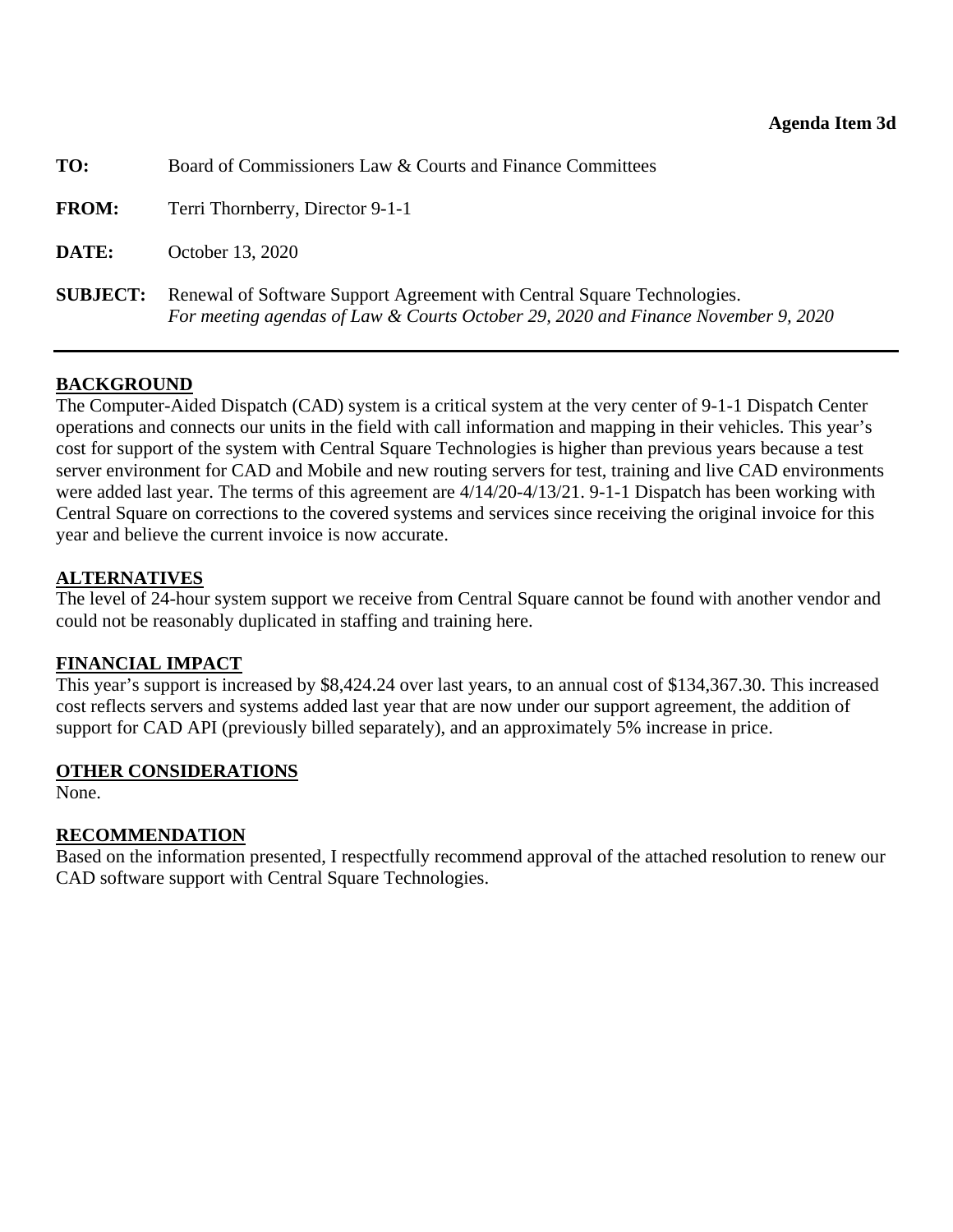Introduced by the Law & Courts and Finance Committees of the:

### INGHAM COUNTY BOARD OF COMMISSIONERS

## **RESOLUTION TO AUTHORIZE A SOFTWARE SUPPORT AGREEMENT WITH CENTRAL SQUARE TECHNOLOGIES FOR THE COMPUTER AIDED DISPATCH** (**CAD) SYSTEM**

WHEREAS, the Ingham County Board of Commissioners operates the 9-1-1 Emergency Telephone Dispatch System through the Ingham County 9-1-1 Central Dispatch Center; and

WHEREAS, the Ingham County Board of Commissioners previously authorized the acquisition of a TriTech Computer Aided Dispatch System (CAD) for the Ingham County 9-1-1 Center under Resolution #14-081; and

WHEREAS, Tritech has since merged with two other companies to become Central Square Technologies; and

WHEREAS, the 9-1-1 Center needs to continue to contract with Central Square for the ongoing maintenance and support of the Ingham County 9-1-1 CAD system; and

WHEREAS, the 9-1-1 Director recommends continuing the use of the Central Square CAD system, and renewal of the support agreement, which has been budgeted for in the center's 2020 budget.

THEREFORE BE IT RESOLVED, that the Ingham County Board of Commissioners hereby approves the 2020/21 Central Square Renewal of Software Support Agreement between Central Square Technologies and Ingham County 9-1-1 Center for the Computer Aided Dispatch System from April 14, 2020 through April 13, 2021, at a cost of \$134,367.30.

BE IT FURTHER RESOLVED, that the Chairperson of the Board of Commissioners is authorized to sign any necessary contract/documents on behalf of the County after approval as to form by the County Attorney.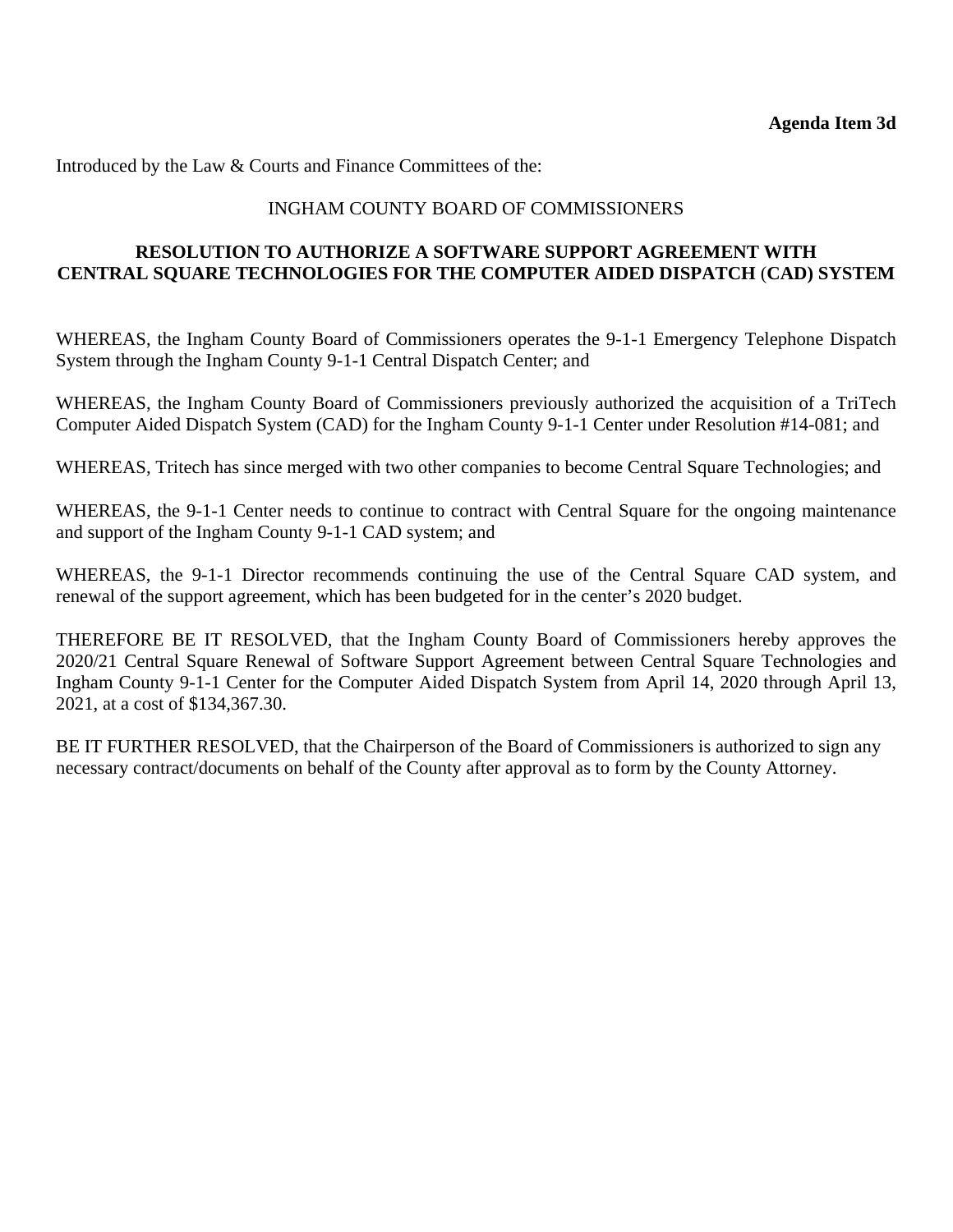<span id="page-25-0"></span>

| TO:          | Board of Commissioners Law & Courts and Finance Committees                           |
|--------------|--------------------------------------------------------------------------------------|
| <b>FROM:</b> | Terri Thornberry, Director 9-1-1                                                     |
| DATE:        | October 20, 2020                                                                     |
|              | <b>SUBJECT:</b> Renewal of Quality Performance Review for EMD with Priority Dispatch |
|              | For meeting agendas of Law & Courts Oct. 29, 2020 and Finance Nov. 9, 2020           |

## **BACKGROUND**

The 9-1-1 Dispatch Center use the Priority Dispatch Emergency Medical Dispatch (EMD) program for processing all medical calls received at the 9-1-1 Center. The Dispatch Centers uses the ProQA EMD software and back that up with EMD cards. One of the program requirements is that a percentage of calls where ProQA EMD is used be evaluated in a quality assurance program. This resolution seeks approval to renew the Quality Performance Review (QPR) program we use with Priority Dispatch. The terms of this renewal are from 10/11/20 to 10/9/21 and involve their evaluators reviewing 25 medical calls per week during the year of service.

## **ALTERNATIVES**

The only real alternative would be to create a full-time position within the 9-1-1 Center to research and review these medical calls. It would be a significantly higher cost to create a new position.

## **FINANCIAL IMPACT**

No increase in cost from the previous year. This year's QPR cost and quote are the same prices as last year - \$23,400.00.

## **OTHER CONSIDERATIONS**

None.

## **RECOMMENDATION**

Based on the information presented, I respectfully recommend approval of the attached resolution to renew our Quality Performance Review with Priority Dispatch.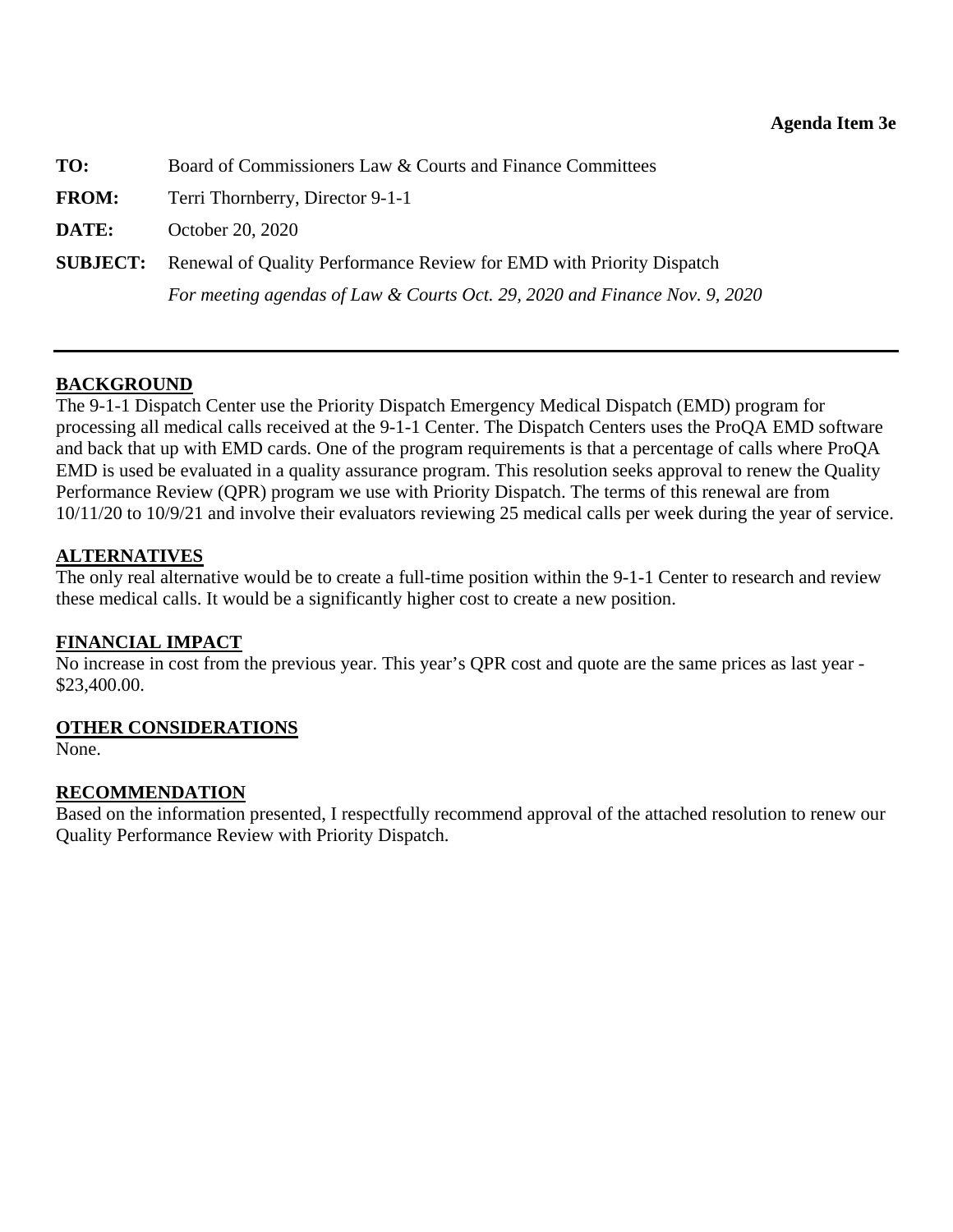Introduced by the Law & Courts and Finance Committees of the:

## INGHAM COUNTY BOARD OF COMMISSIONERS

### **RESOLUTION TO AUTHORIZE RENEWAL OF QUALITY PERFORMANCE REVIEW (QPR) WITH PRIORITY DISPATCH FOR THE INGHAM COUNTY 9-1-1 CENTER**

WHEREAS, the Ingham County Board of Commissioners operates the 9-1-1 Emergency Telephone Dispatch System through the Ingham County 9-1-1 Central Dispatch Center; and

WHEREAS, the Ingham County Board of Commissioners previously authorized the acquisition of Priority Dispatch's Emergency Medical Dispatch ProQA Program, under resolution #14-81, and ProQA continues to be used for all medical calls received; and

WHEREAS, the program standards for the Priority Dispatch, ProQA EMD program require a percentage of all medical calls be reviewed for quality assurance and Ingham County 9-1-1 meets these standards by using the Priority Dispatch Quality Performance Review services; and

WHEREAS, a quote for renewal of Quality Performance Review services from Priority Dispatch has been provided by Priority Dispatch for a one (1) year term, October 11, 2020 through October 9, 2021, at a cost of \$23,400.00.

THEREFORE BE IT RESOLVED, that the Ingham County Board of Commissioners authorizes a renewal of contract not to exceed \$23,400.00 with Priority Dispatch for Quality Performance Review services, as outlined by the Proposal/Sales quotation, #Q-53007.

BE IT FURTHER RESOLVED, that the Ingham County Board of Commissioners authorizes an appropriation of up to \$23,400.00 from 9-1-1 Fund balance for the total cost of this Maintenance Contract.

BE IT FURTHER RESOLVED, that the Chairperson of the Ingham County Board of Commissioners is authorized to sign a Quality Performance Review services agreement with Priority Dispatch consistent with this resolution and approved as to form by the County Attorney.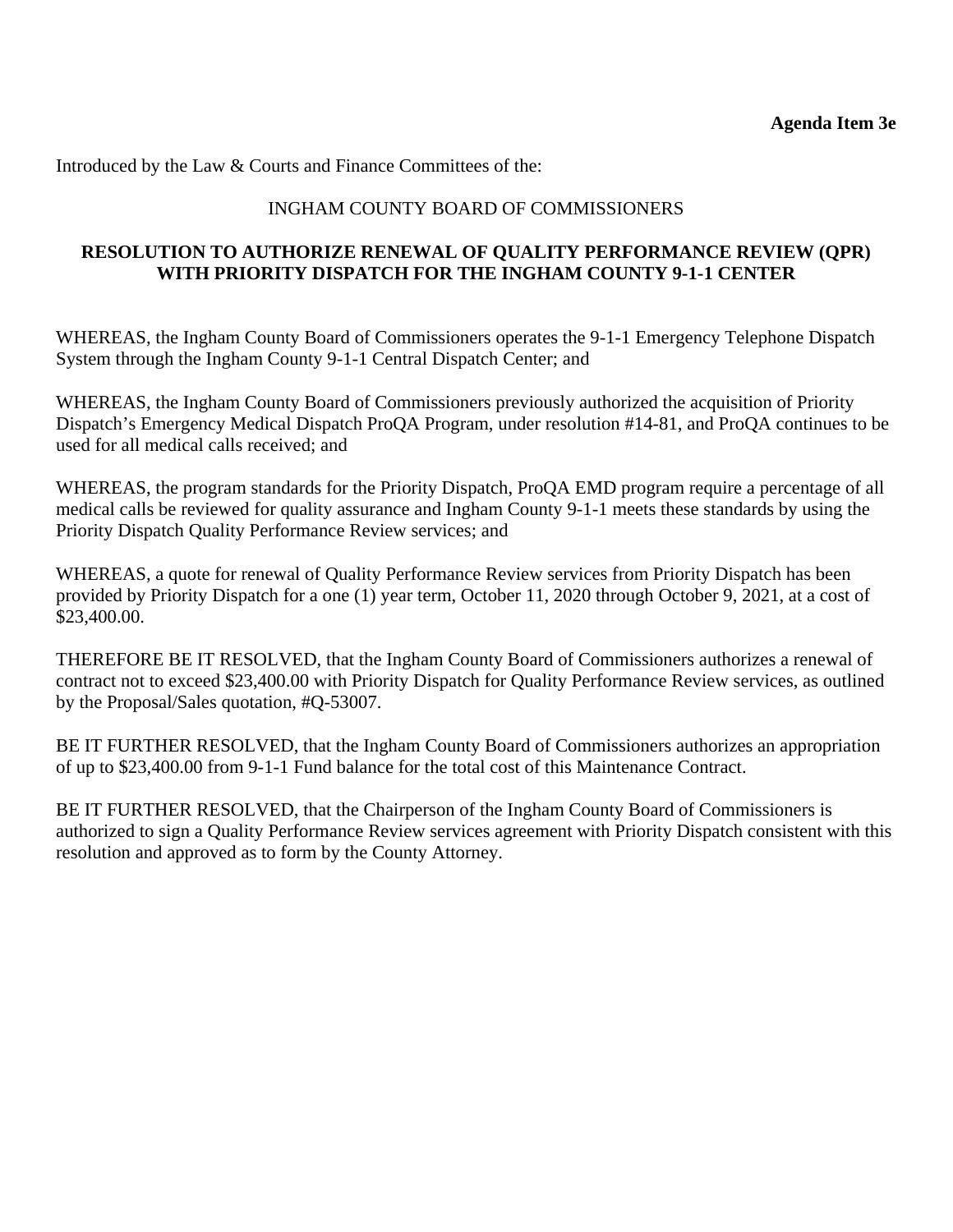<span id="page-27-0"></span>

| TO:          | Board of Commissioners Law & Courts, County Services, and Finance Committees   |
|--------------|--------------------------------------------------------------------------------|
| <b>FROM:</b> | Heidi Williams, Director, Ingham County Animal Control & Shelter               |
| DATE:        | October 19, 2020                                                               |
|              | <b>SUBJECT:</b> Creation of Animal Behaviorist/Enrichment Coordinator Position |
|              | For the meeting agenda of October 29, 2020                                     |

# **BACKGROUND**

Ingham County Animal Control and Shelter (ICACS) has gone through many significant changes over the last 5 years. New leadership, new shelter, and enhanced animal care. ICACS has made the commitment to enrich the lives of the animals in our care to better their experience at the shelter, improve adoptability, and reduce euthanasia rates. In 2015, ICACS had a live release rate of only 52.7%. In 2019, that number had dramatically improved to 83.2%. Part of our life saving programs has included using the Fear Free Sheltering methods, and increasing our behavioral support program. With the help of dedicated volunteers, we have been doing enrichment activities every day with shelter dogs and cats, both adoptable and strays, and going beyond the basic care. In the past 5 months while focusing on the enrichment programs, our average length of stay for adoption dogs has changed from 26.7 days to 20.95 days compared to this same time last year (not including court hold animals). Our life saving rate has also changed from the 83.2% in 2019 to 87.7% year to date. A harder to quantify number, but equally important factor, is the quality of the animals stay while at the shelter. We are astounded by the changes in our animals, and their behavior benefits have been limitless.

## **ALTERNATIVES**

If this position is not created, then ICACS will continue to rely on the volunteers who currently perform these tasks.

## **FINANCIAL IMPACT**

The Ingham County Animal Shelter Fund has agreed to fund the purchase of the first year's position in the amount not to exceed \$35,000.00. ICACS staff have applied for a grant in the amount of \$85,000.00 to cover years two and three.

## **STRATEGIC PLANNING IMPACT**

This resolution supports the Ingham County Strategic Plan by providing quality and efficient services all while practicing fiscal responsibility.

## **RECOMMENDATION**

Based on the information presented, I respectfully recommend approval of the attached resolution to support the creation of an Animal Behaviorist/Enrichment Coordinator for the Ingham County Animal Control & Shelter.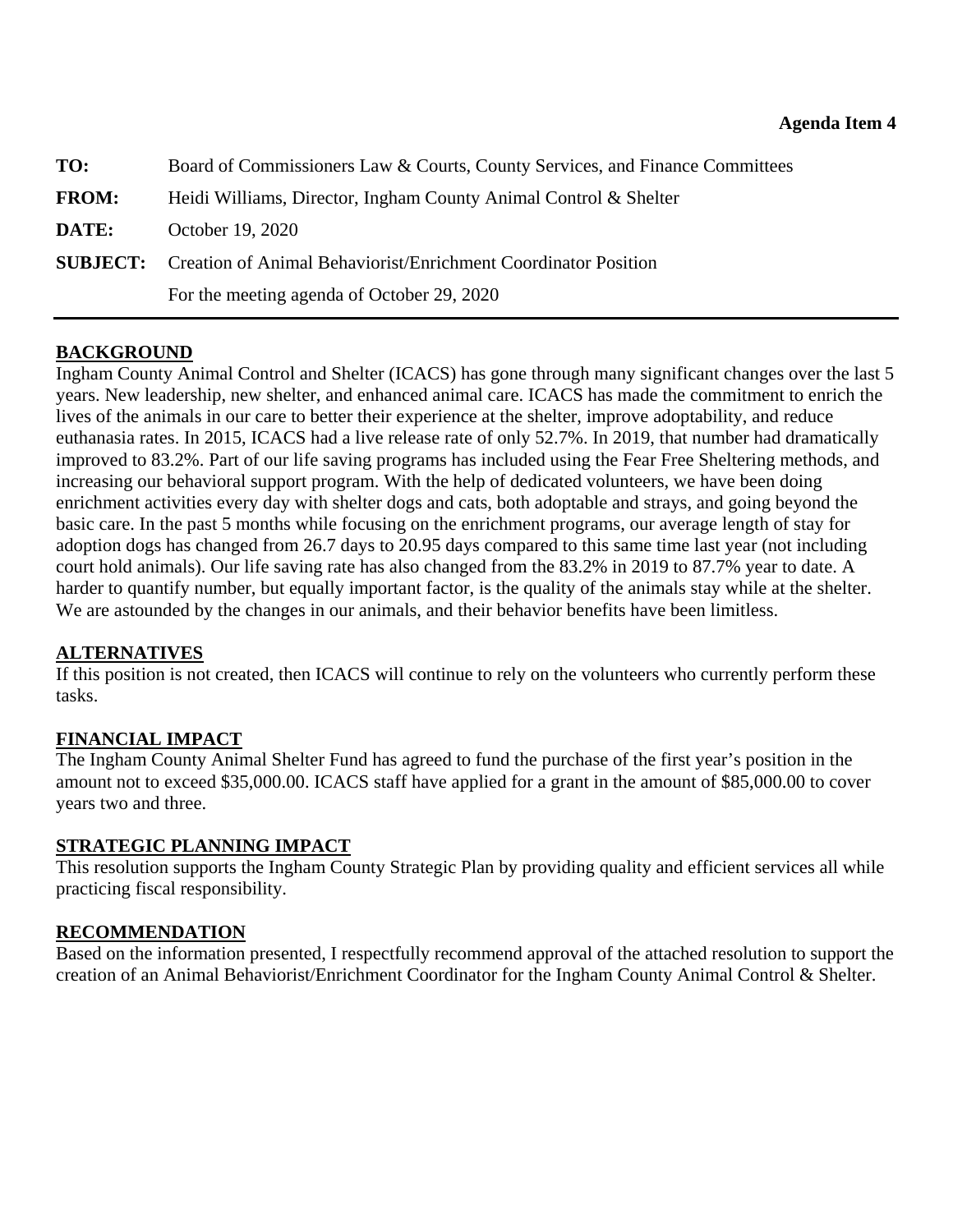### **INGHAM COUNTY JOB DESCRIPTION**

### **ANIMAL CONTROL BEHAVIORIST/ENRICHMENT COORDINATOR**

#### **General Summary:**

The Animal Control Behaviorist/Enrichment Coordinator is under general supervision of the Deputy Director. The Behaviorist/Enrichment Coordinator is responsible for monitoring the mental and emotional health of all animals in the care and custody of Ingham County Animal Control & Shelter (ICACS) to identify signs of fear, anxiety and stress (FAS) and to work with the animals and Animal Care staff to reduce these behaviors through positive reinforcement, enrichment activities, exercise and training of Animal Care staff.

#### **Essential Functions:**

- 1. Perform behavior evaluations on dogs to determine adoptability
- 2. Monitor animals and train Animal Care staff and volunteers to identify signs of FAS
- 3. Work with Foster Coordinator to find placement for animals who are showing signs of FAS, have special needs, or who are not doing well in the shelter environment.
- 4. Work with the Rescue Coordinator to find appropriate placement for animals that have special needs, are in need of rehabilitation, or who are not doing well in the shelter environment
- 5. Develop and oversee a daily enrichment program for all shelter animals to be conducted by Animal Care staff.
- 6. Develop and oversee behavioral plans for animals showing signs of FAS to be implemented by Animal Care staff.
- 7. Follow up with adopters and fosterers having behavioral issues with adopted animals or fostered animals.
- 8. Update animal information in the shelter software to include behavioral issues and play group notes which will assist adoption and foster coordinators in placing animals in appropriate homes
- 9. Select dogs for various shelter programs such as, New Leash on Life, WLNS TV 6 pet of the week, mobile adoption events, etc.
- 10. Train Animal Care staff and volunteers to recognize basic body language, signs of aggression and fear in animals and to perform and safe animal handling techniques
- 11. Train Shelter and volunteers in basic dog training skills to ensure consistency
- 12. Offer shelter sponsored dog training classes for ICACS adopters
- 13. Assist ICACS management in implementing a fear free shelter program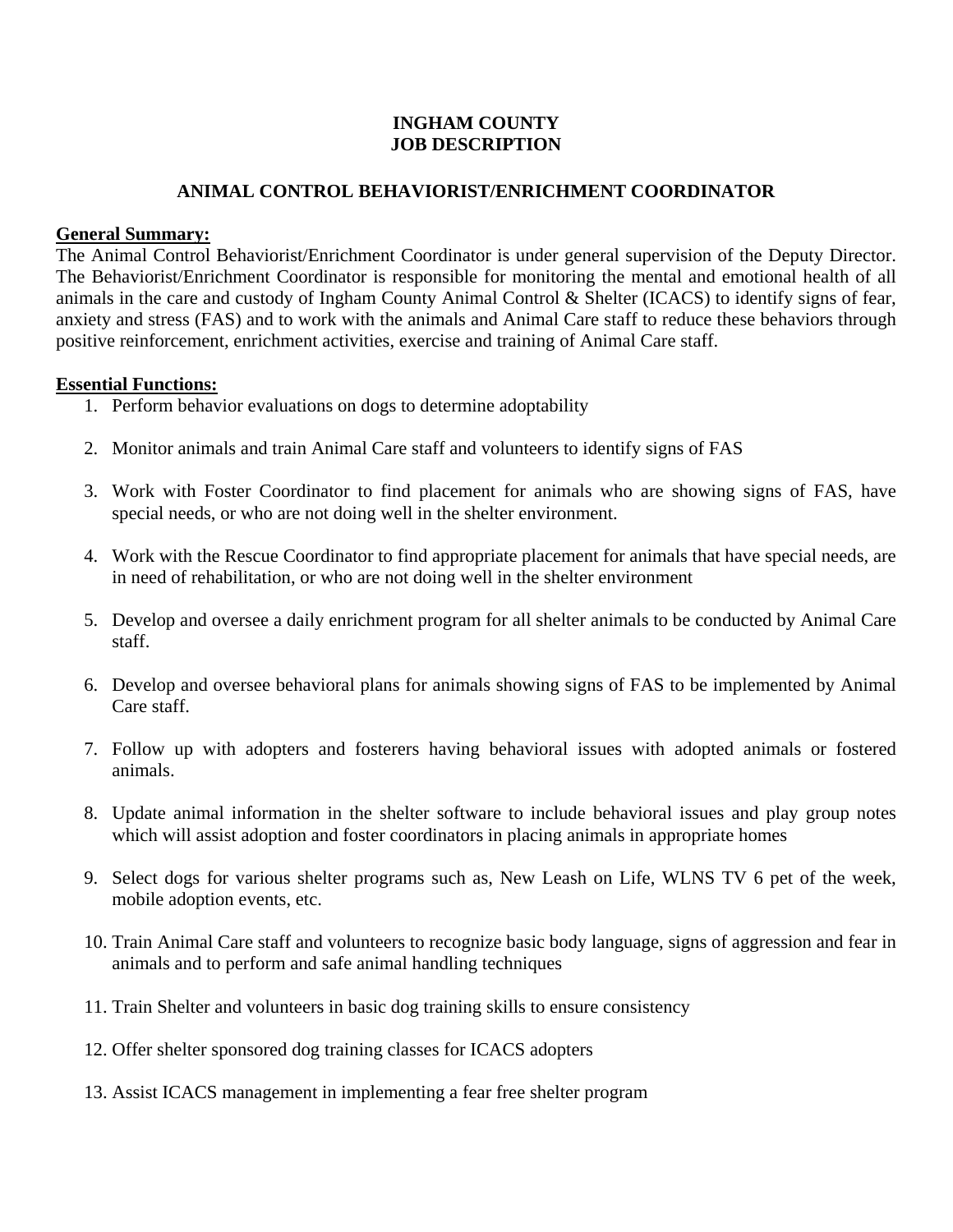# **Other Functions:**

- Performs other duties as assigned.
- Must adhere to departmental standards in regard to HIPAA and other privacy issues.
- During a public health emergency, the employee may be required to perform duties similar to, but not limited, to those in his/her job description.

*(An employee in this position may be called upon to do any or all of the above tasks. These examples do not include all of the tasks which the employee may be expected to perform.)* 

## **Employment Qualifications:**

**Education:** A minimum of a High school diploma or equivalent is required. The following certifications are required: certified behavior consultant, certified professional dog trainer, and Fear Free shelter certified.

**Experience:** Minimum three years working as a certified animal behavior consultant, and/or certified professional dog trainer. Must have experience working in a shelter environment. Basic computer experience required.

## **Other Requirements:**

Must possess and maintain a valid driver's license and acceptable driving record.

*(The qualifications listed above are intended to represent the minimum skills and experience levels associated*  with performing the duties and responsibilities contained in this job description. The qualifications should not *be viewed as expressing absolute employment or promotional standards, but as general guidelines that should be considered along with other job-related selection or promotional criteria)* 

## **Working Conditions:**

- 1. This position works in both an indoor and outdoor environment. While indoors, there is no planned exposure to notable lights, noises, odors, temperatures or weather conditions. While outdoors, exposure to lights, noises, odors, temperatures or weather conditions cannot be controlled and may be extreme.
- 2. This position operates a variety of vehicles including cars, and trucks.
- 3. This position is exposed to air quality conditions such as fumes, odors, dusts, mists, gases, poor ventilation, etc.
- 4. This position is exposed to noise levels which require shouting in order to be heard.
- 5. This position is exposed to communicable diseases, blood, other body fluids, etc.
- 6. This position is required to travel for meetings and appointments.
- 7. This position works closely with domestic and wild animals with unpredictable temperaments.
- 8. This position is provided, and required to use, Personal Protection Equipment to minimize the risks associated with the working conditions listed above.

## **Physical Requirements:**

- This position requires the ability to sit, stand, walk, climb, balance, twist, bend, stoop/crouch, squat, kneel, crawl, lift, carry, push, pull, reach, grasp, pinch, type, endure repetitive movements of the wrists, hands or fingers.
- This position's physical requirements require periodic stamina in climbing, balancing, twisting, bending, stooping/crouching, squatting, kneeling, crawling, lifting, carrying, pushing, pulling, grasping and pinching.
- This position's physical requirements require regular stamina in sitting, standing, walking, and enduring repetitive movements of the wrists, hands or fingers.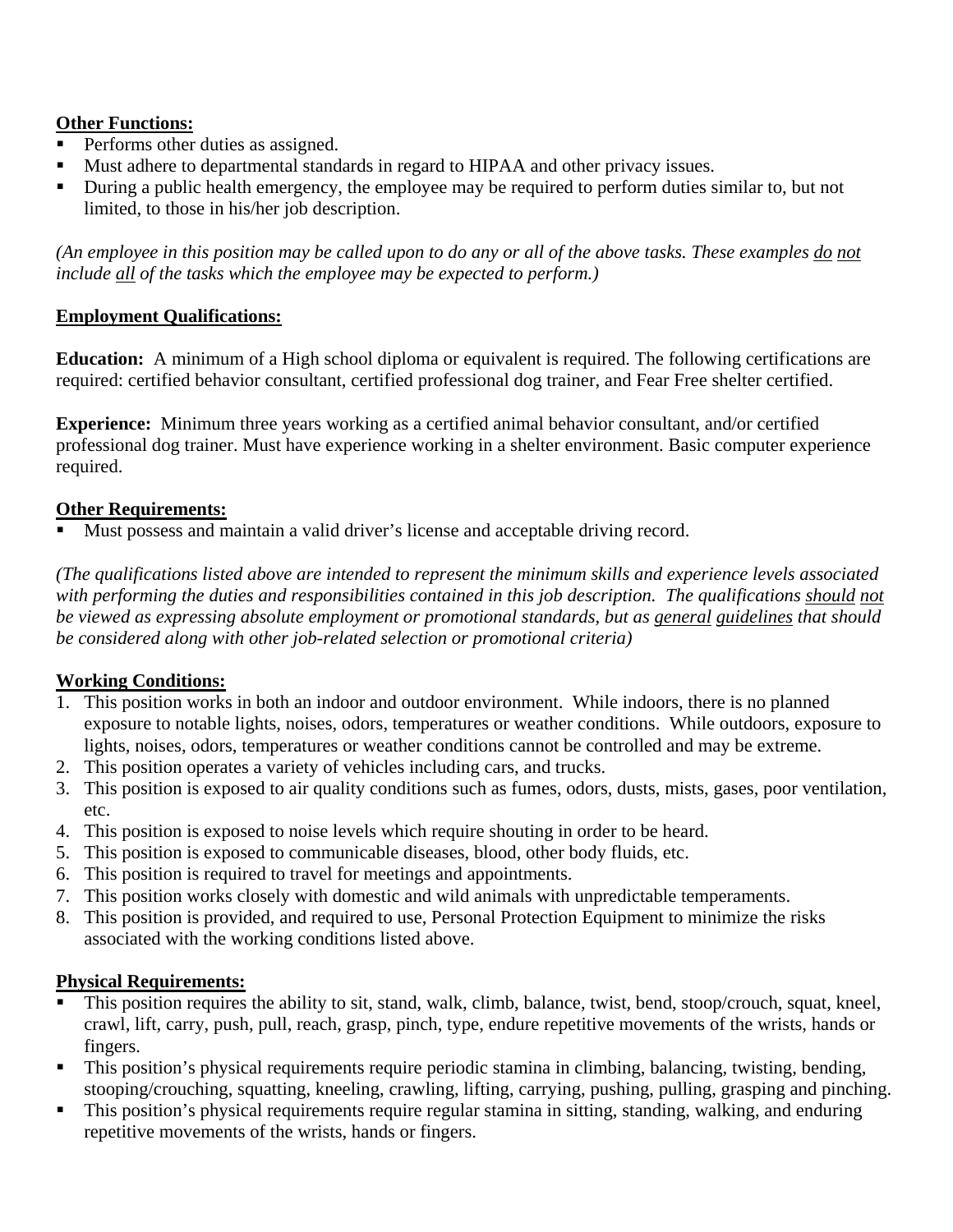- This position performs medium work requiring the ability to exert between 20-50 pounds of force in the physical requirements above.
- This position primarily requires close visual acuity to perform tasks within arm's reach such as: viewing a computer screen, using measurement devices, inspecting and assembling parts, etc.
- $\blacksquare$  This position requires the ability to communicate and respond to inquiries both in person and over the phone.
- $\blacksquare$  This position requires the ability to operate a PC/laptop and to enter  $\&$  retrieve information from a computer.
- This position requires the ability to handle varying and often high levels of stress.

*(This job requires the ability to perform the essential functions contained in this description. These include, but are not limited to, the requirements listed above. Reasonable accommodations will be made for otherwise qualified applicants unable to fulfill one or more of these requirements.)*

> *CCLP, Animal Control May 2020*